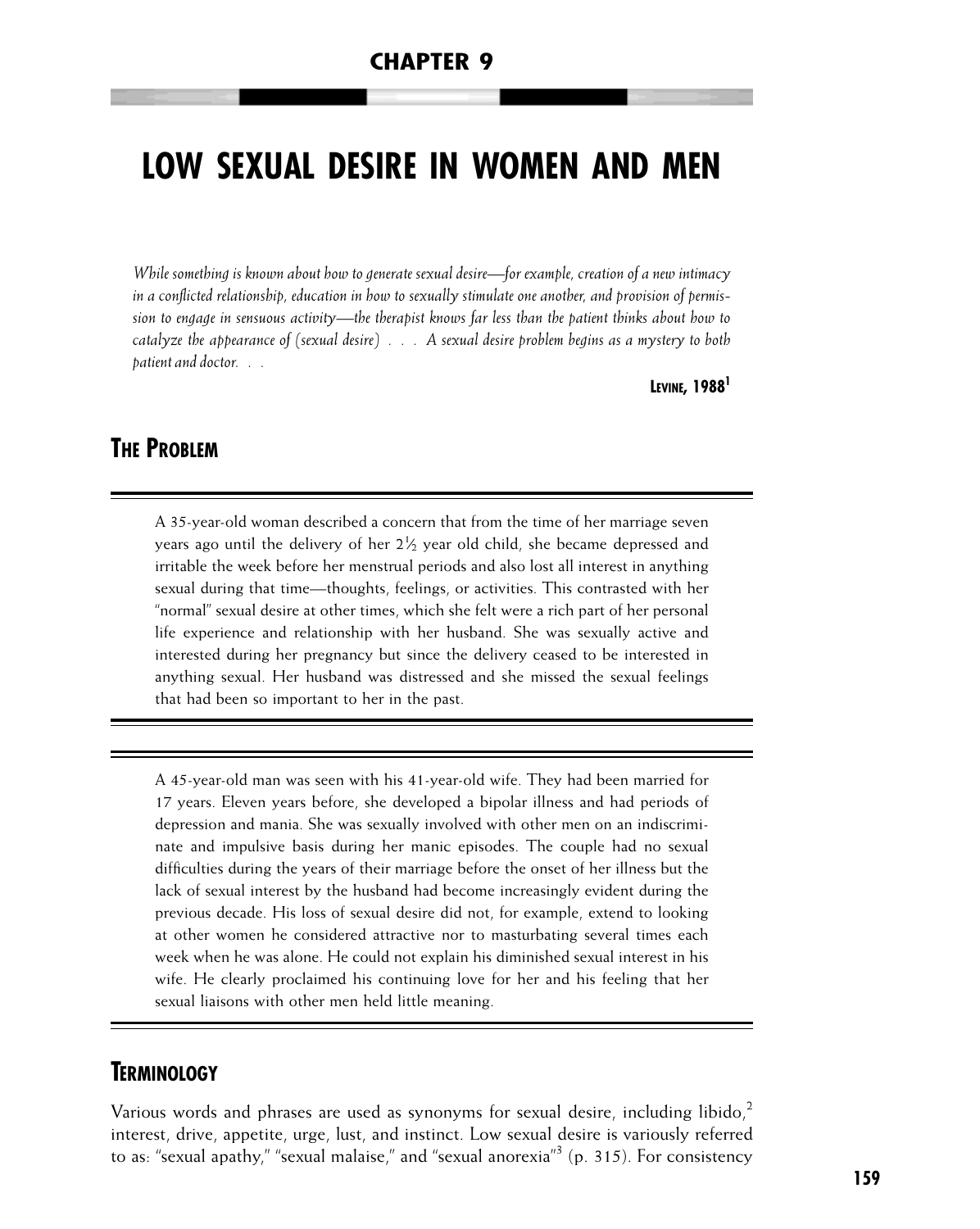with the DSM system and the wording in most literature sources, the term "sexual desire" is used here.

## **Problems In The Definition Of Sexual Desire**

Sexual desire disorders are enigmatic and difficult to know how to approach therapeutically, and the entire concept of sexual desire provokes some critical questions, as follows:

- What is "normal" sexual desire? Is it on a bell-shaped curve where, like height or weight, some people have a lot, some people have a little, and most people are in the middle? Kinsey and his colleagues attempted to answer this question in saying ". . . there is a certain skepticism in the profession of the existence of people who are basically low in capacity to respond. This amounts to asserting that all people are more or less equal in their sexual endowments, and ignores the existence of individual variation. No one who knows how remarkably different individuals may be in morphology, in physiologic reactions, and in other psychologic capacities could conceive of erotic capacities (of all things) that were basically uniform throughout a population<sup>"4</sup> (p. 209). Zilbergeld and Ellison suggest that "To say that there is more or less of something . . . necessitates a standard of comparison . . . But there are no standards of sexual desire; we do not know what is right, normal, or healthy, and it seems clear that such standards will not be forthcoming<sup>"5</sup> (p. 67). In a clear and practical, but somewhat contrary, statement, LoPiccolo & Friedman offered the view that "In actual clinical practice . . . most cases [of sexual desire disorders] are so clearly beyond the lower end of the normal curve that definitional issues become moot<sup>"6</sup> (p. 110).
- Is sexual desire the same for men as for women? Bancroft thought not. He speculated "that there may be a genuine sex difference in hormonebehavior relationships, with men showing consistent androgen/behavior relationships across studies (particularly androgen/sexual interest relationships), whereas in women 'the evidence for hormone-behavior relationships is much less consistent, and often seemingly contradictory'."
- Does one measure sexual desire subjectively (by thoughts and feelings), or objectively (by actions), or both? Considering only sexual actions or behavior ignores the fact that, sometimes, nonsexual motives govern

Some patients explain that (1) erection and orgasm problems are like automobile engine troubles and (2) that desire difficulties are more like a problem with the starter in that the engine simply does not turn over.

sexual activity. For example, a person might engage in sexual activity to please a partner, quite apart from satisfying their own feelings of sexual desire.

• Should sexual desire disorders be classified as sexual dysfunctions as they are in  $DSM-IV$ <sup>8</sup> Are they really on the same level as, for example, physiological difficulties such as erection and orgasm problems, or do they represent a totally different category of sexual disorders? Some patients distinguish the two by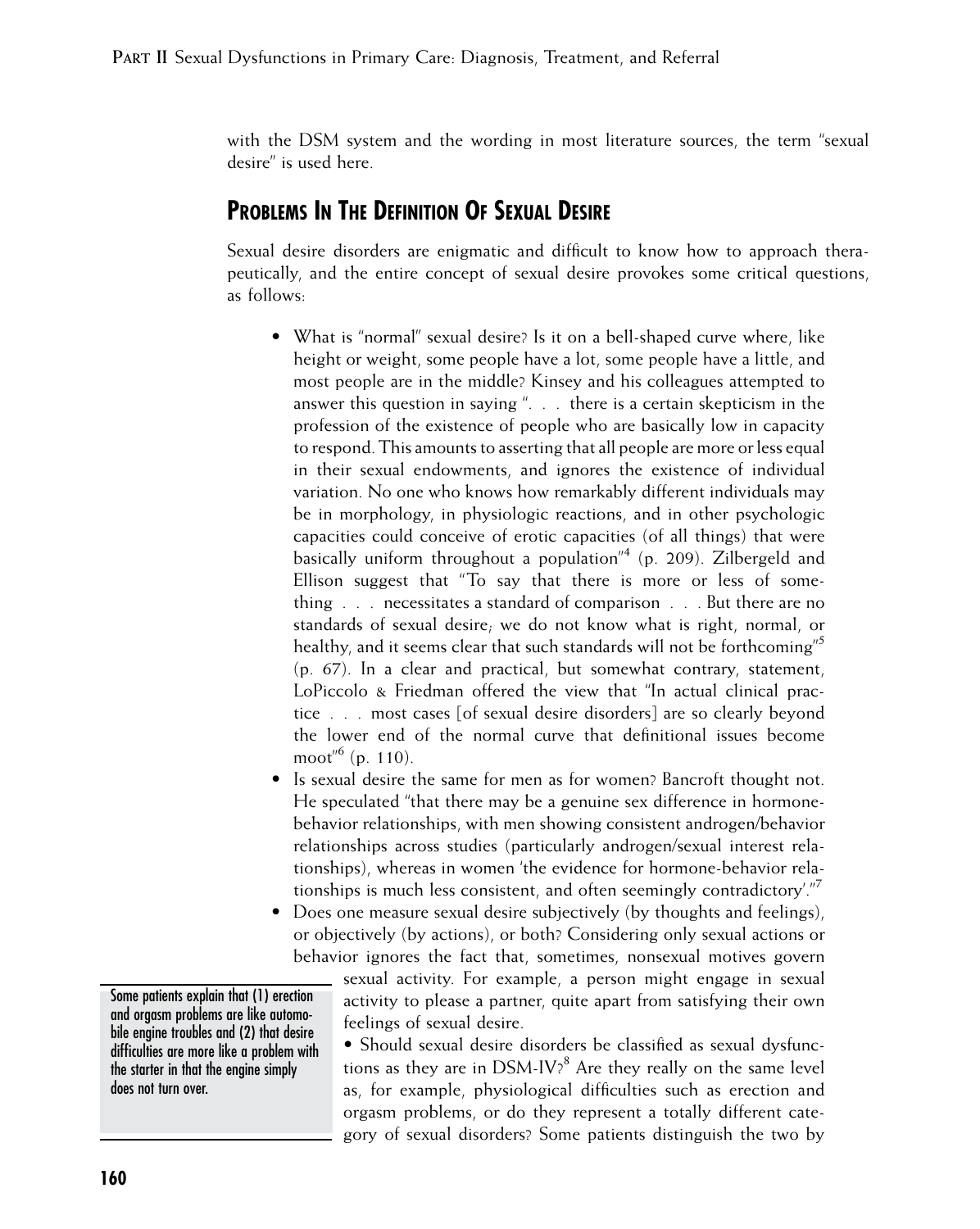using the ubiquitous North American symbol of the car, explaining that erection and orgasm problems are like engine troubles, whereas a desire difficulty is more like a problem with the starter in that the engine simply does not turn over.

## **Classification Of Sexual Hypoactive Desire Disorders**

Disorders of sexual desire are classified in DSM-IV as "Sexual Desire Disorders." (SDD).<sup>8</sup> This category contains two conditions:

- Hypoactive Sexual Desire Disorder (HSDD or HSD)
- Sexual Aversion Disorder (SAD)

DSM-IV-PC summarizes the criteria for the diagnosis of HSD as: "persistently or recurrently deficient (or absent) sexual fantasies and desire for sexual activity that causes marked distress or interpersonal difficulty" (p. 115), and criteria for SAD as:  $^{\prime\prime}$ (A) persistent or extreme aversion to, and avoidance of, any genital contact with a sexual partner, causing marked distress or interpersonal difficulty" and "(B) the disturbance does not occur exclusively during the course of another mental disorder . .  $.^{''9}$ (p. 116).

The separation of SDDs into two groupings began with DSM-III,<sup>10</sup> and while Sexual Aversion Disorder has received some attention in the literature, it has not been the subject of much research.<sup>9</sup>

HSD, the focus of this chapter, is often not clinically distinguished from other problems with sexual function seen in primary care settings. Separating the two phenomena and determining the chronology of appearance (i.e., whichever developed first) may be extremely important clinically in considering etiology and treatment.

The assessment of low sexual desire is outlined in Figure 9-1.

## **Subclassification Of Hypoactive Sexual Desire Disorders: Descriptions**

## **Sexual Desire Discrepancy**

Although not categorized as a "disorder" in DSM-IV<sup>8</sup> or DSM-IV-PC,<sup>9</sup> one of the ways that a sexual desire problem becomes apparent is when two partners are sexually interested but not at the same level. Identical levels of sexual desire in sexual partners rarely occur. More usual is the fact that both are interested but one person is more interested than the other. Couples generally "work out" different sexual appetites by mutual

acceptance and compromise (or "negotiation"). "Such discrepancies have much in common with other relationship difficulties—how to raise children, how often to dine out or have company in, where to spend the vacation, etc.  $\cdot$  ."<sup>5</sup> (p. 68).

Occasionally, a desire discrepancy becomes a problem so that it results in a concern brought to a health professional. Couples sometimes focus on sexual problems as a way of obscuring other tensions, but then the history of the couple relationship should indicate a change in sexual interest. If the history of discrepancy dates from early in the relationship (not necessarily the beginning when "limerance" (see p. 182) may be prominent), one has to ask: why is it that these two people are unable to do what most

Identical levels of sexual desire in two people rarely occur. Usually both are interested but one person is more interested than the other. Couples generally "work out" different sexual appetites by mutual acceptance and compromise (or "negotiation").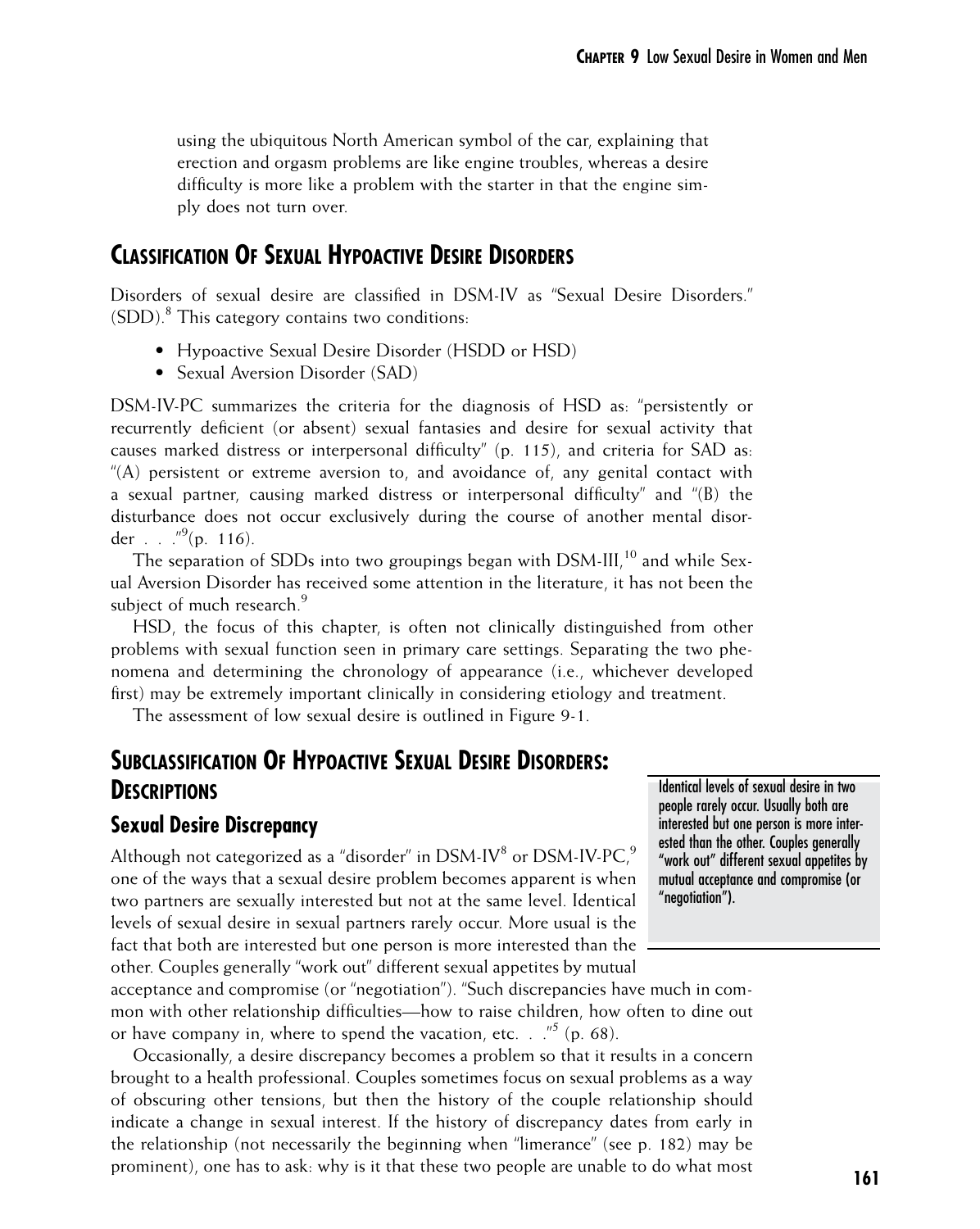

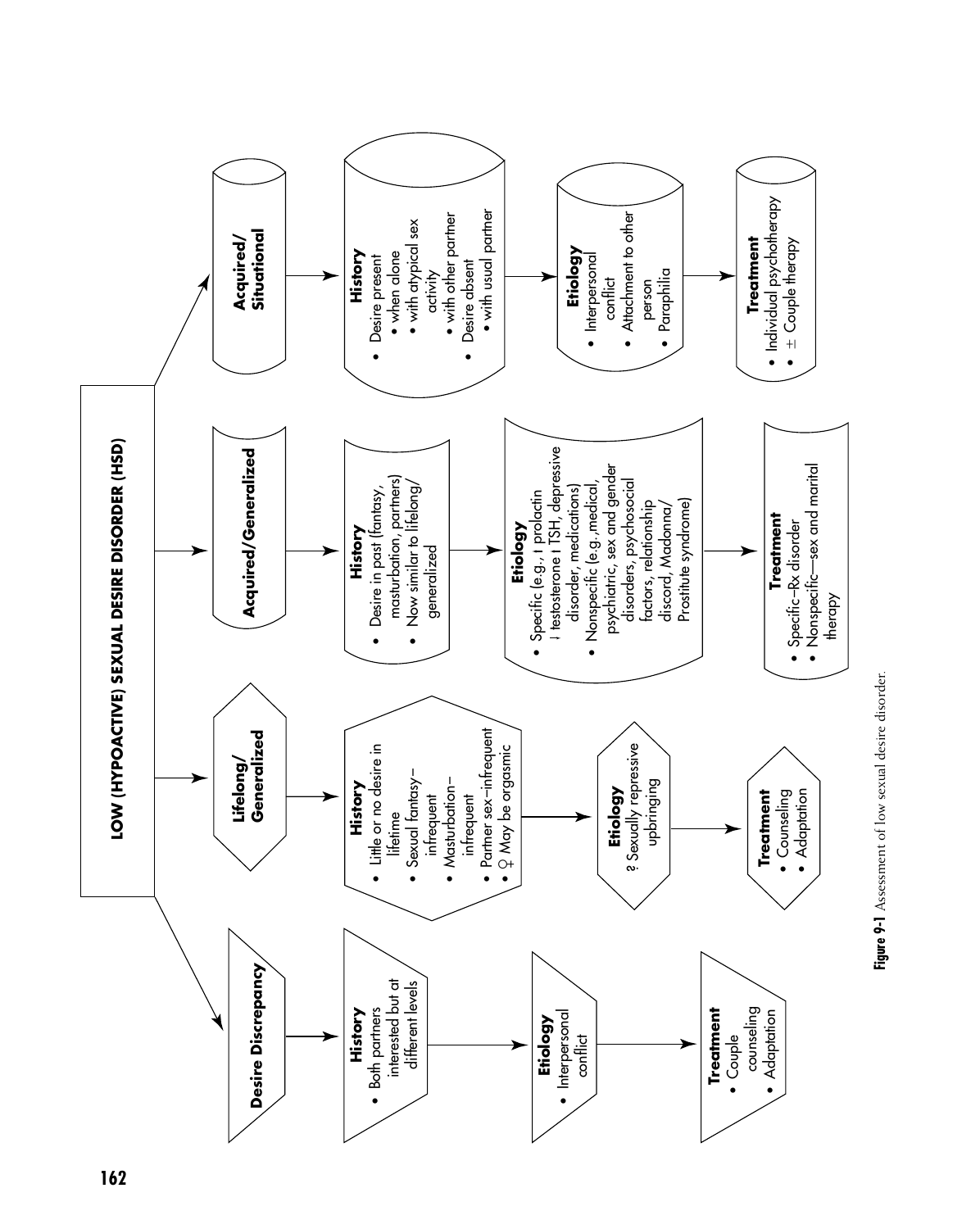couples seem to do, that is, accept one another and compromise? The search for the answer should begin on a primary care level.

A couple in their mid-50s wanted assistance because of a difference in sexual desire. In talking with them initially together, they candidly said that this discrepancy existed since they married 30 years ago and both agreed that her desire always had been greater than his. When seen alone, he elaborated on his initial statements by saying that, indeed, there had always been a difference in the amount of sexual activity that each preferred. However, he had not been candid with her in the past about particular sexual practices which he fantasized about and, in fact, had enjoyed with other partners before they married. He anticipated resistance from her in telling her now, but, in fact, found the opposite. The quality of their sexual experiences improved greatly in the following months, even though the quantity changed little. When seen in follow-up six months later, the issue of a sexual desire discrepancy had not disappeared but there was much less concern.

## **Lifelong and Generalized Absence of Sexual Desire**

From a clinical viewpoint, this particular form of sexual desire disorder seems to be found more frequently in women than men. The patient shows little, if any, indication of sexual appetite in thought, feeling, or action, now or in the past. Sexual experiences with a partner occur uncommonly and usually on the initiative of the other person. The patient participates out of recognition of the partner's sexual needs rather than a fulfillment of her own. Vaginal lubrication and orgasm may occur but these are not considered momentous. Masturbation to the point of orgasm might also occur occasionally but without enthusiasm. The motivation for masturbation is often other than sexual, such as wanting to diminish feelings of anxiety or as an aid to inducing sleep. Sexual dreams and fantasies are nonexistent and the patient may describe a response to *romantic* stories in books or movies but not a response to depictions of sexual activity in either. During adolescence, the women thought of herself as different from girlfriends in not being interested in boys, easily fending off sexual propositions, and hardly ever thinking about anything sexual. She sums up her present status by saying that she could live the rest of her life without "sex," and may add that the only reason she is seeking consultation is that, implicitly or explicitly, the viability of her relationship is in jeopardy.

A 27-year-old woman was engaged for six months and considering marriage. She was concerned about her lack of sexual interest and wondered if there was something wrong with her. Primarily, she wanted to know if anything could be done to alter her present sexual situation. She experimented sexually to the point of intercourse on two occasions in the past and had become sexually involved with her husband-to-be shortly after they met. It was apparent that she found these experiences to be neither pleasurable nor repellent.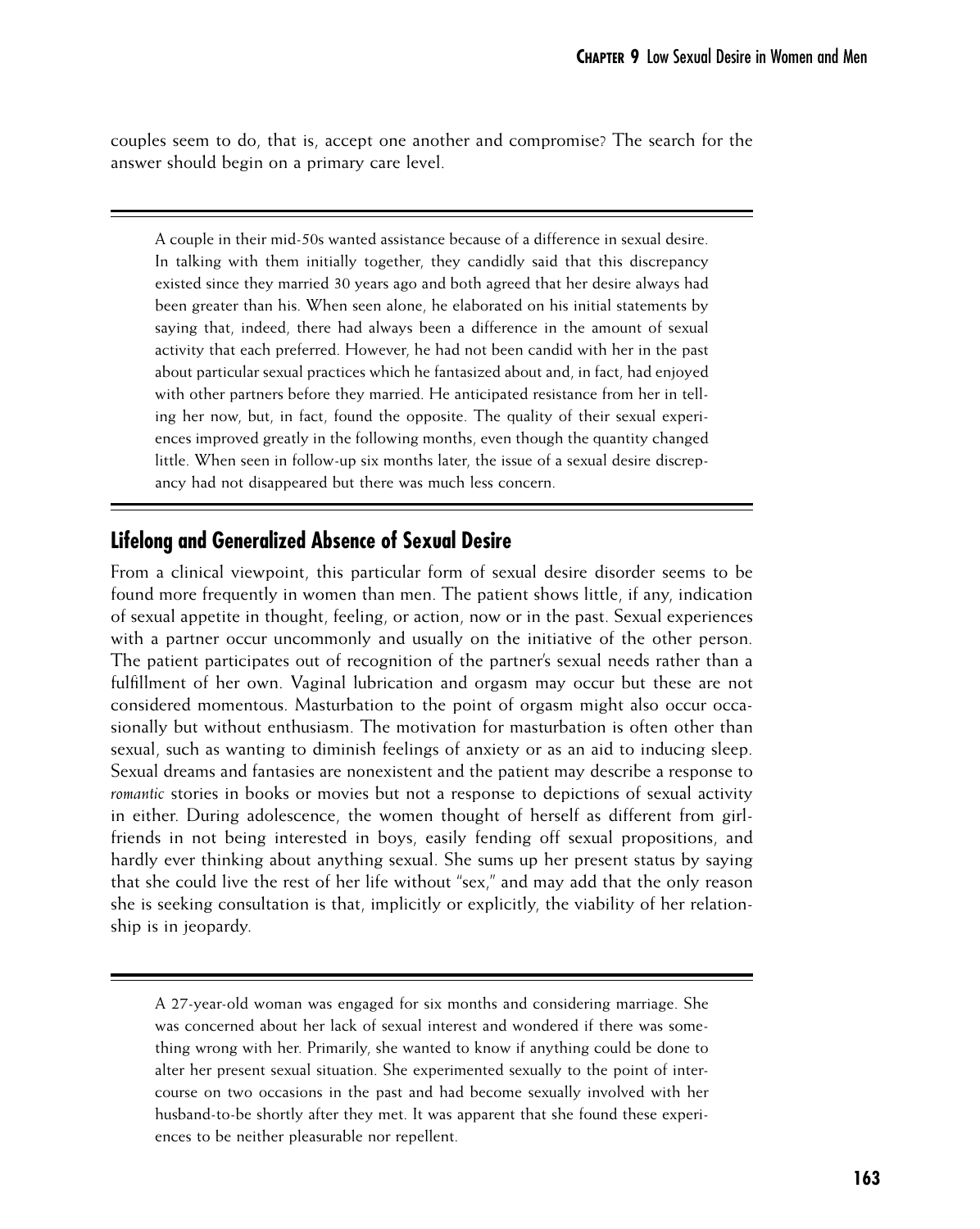As a teenager she wondered what other girls found so interesting about boys. Sexual urges were not present then or since. Her interest and energy was directed toward scholastic studies, at which she excelled. She eventually became a successful lawyer, specializing in corporate law.

 In a separate interview, her fiancee indicated that while sexual experiences were important to him, he was not willing to forsake the relationship because of this difficulty. In the one-year follow-up interval, they married, and while her sexual desire had not changed, she was active from time-to-time as she sensed an increase in his sexual needs. He preferred more sexual activity but he felt as though they had adapted in other ways.

## **Acquired and Generalized Absence of Sexual Desire**

The major difference between the *acquired* and generalized form of a sexual desire disorder and the *lifelong* and generalized form is that the present status represents a considerable change from the past. In the acquired and generalized form of HSD, the patient describes having been sexually interested and active in the past, but relates much the same feelings about "sex" in the present as the person with the lifelong form. That is, she says that in contrast to the past she does not now have sexual thoughts, fantasies, or dreams and is only infrequently sexually active with a partner or by herself through masturbation. She may also say that her interest level is such that life without "sex" does not represent a problem to her directly, although the opposite is usually true for her partner.

A 47-year-old woman, married for 23 years, described feeling diminished sexual desire since her hysterectomy five years earlier. She never experienced sexual difficulties before. Medical history revealed that she had the surgery because of excessive menstrual bleeding associated with fibroids: her ovaries were also removed and she was on hormone replacement therapy (not including testosterone) since then.

 Intercourse continued after her hysterectomy but what she liked most was the closeness and affection that was part of this experience. She had little problem becoming vaginally wet when stimulated but found that intercourse ceased to be sexually gratifying. She was regularly orgasmic in the past but was not so in the present. Vaginal pain with intercourse rarely occurred but when it did it was momentary and disappeared with change in position. Testosterone was given because of her ovariectomy (see below) and she found that, as a result, her sexual desire was substantially enhanced.

## **Acquired and Situational Absence of Sexual Desire**

The most striking feature that differentiates a *situational* desire disorder from one that is *generalized* is the continued presence of sexual desire. The sexual feelings that do exist in the present occur typically when the person is alone and manifest either in thought and/or action (through masturbation), rather than in sexual activity with the patient's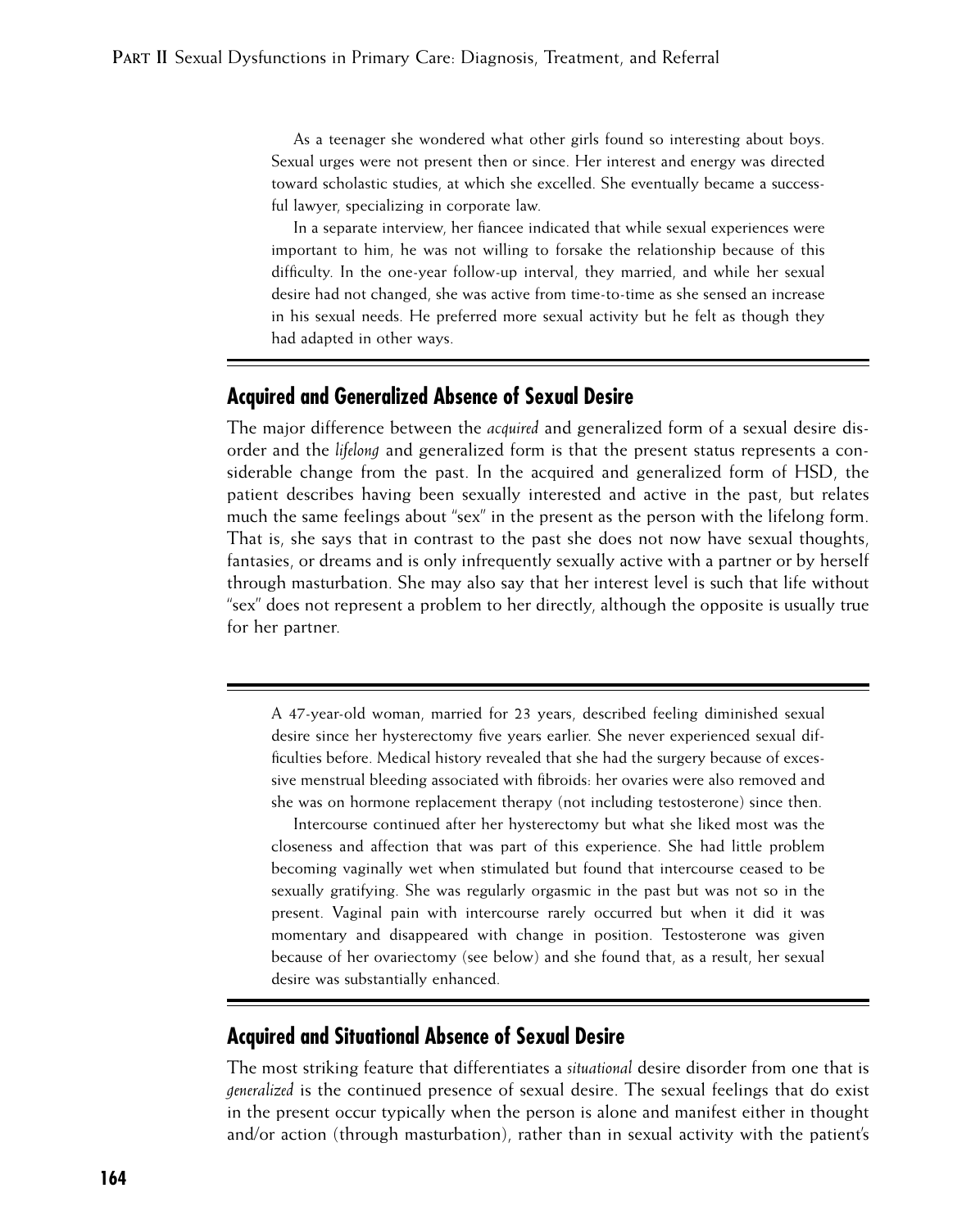usual partner. The patient characteristically states that there are sexual themes in his or her thoughts and fantasies, and perhaps attraction to people other than the usual partner. Sexual activity with their partner is considerably less frequent than sexual thoughts in general. In addition, the present level of sexual activity often represents a substantial change from the beginning of the relationship when the frequency was much greater. However, as one reviews other relationships in the past, it may become evident that the same sequence of events occurred before. That is, the interviewer might discover that there was a pattern of initial sexual interest in a partner, followed by a gradual diminution of sexual interest, resulting in relative sexual inactivity.

The 24-year-old wife of a 29-year-old man described a concern about her husband's lack of sexual attention to her. They were married for two years. When they first met, she was relieved and pleased to find that she did not have to fend him off sexually and that he was quite prepared to proceed at her pace. When asked about their premarital sexual experiences with one another, she related having had intercourse on many occasions but also thought that she was probably more sexually interested than he.

After their marriage, the frequency of sexual events dropped precipitously. Her overtures were regularly turned aside, to the point where she stopped asking. She wondered whether his lack of interest was a result of her becoming less sexually appealing to him. When seen alone it became clear that far from being sexually neutral, and unknown to his wife, he masturbated several times each week while looking at magazine pictures of nude women.

Significant issues in the history of his family-of-origin suggested that psychotherapy would be the preferred treatment for this man and he was subsequently referred to a psychiatrist. He accepted this outcome but when they were seen six months later in follow-up he had a myriad of reasons for not having followed through on the referral. She was disappointed at the turn of events, but not surprised. When she then voiced her thoughts about leaving him, he became more determined to put aside his reticence to seek assistance.

## **Epidemiology Of Hypoactive Sexual Desire Disorder**

Lack of sexual desire, or sexual disinterest, is probably *the most common sexual complaint heard by health professionals*. Studies of the frequency of sexual disorders tend not to distinguish the different *subcategories* of desire disorders, so that separation into syndromes which are lifelong, acquired, situational or generalized are often based more on clinical experience than research.

Lack of sexual desire, or sexual disinterest, is probably the most common sexual complaint heard by health professionals.

The survey completed by Laumann and his colleagues was particularly revealing about the subject of sexual interest in the general population (as distinct from specialty clinics).<sup>12</sup> Interviewers asked respondents: "During the last 12 months has there ever been a period of several months or more when you lacked interest in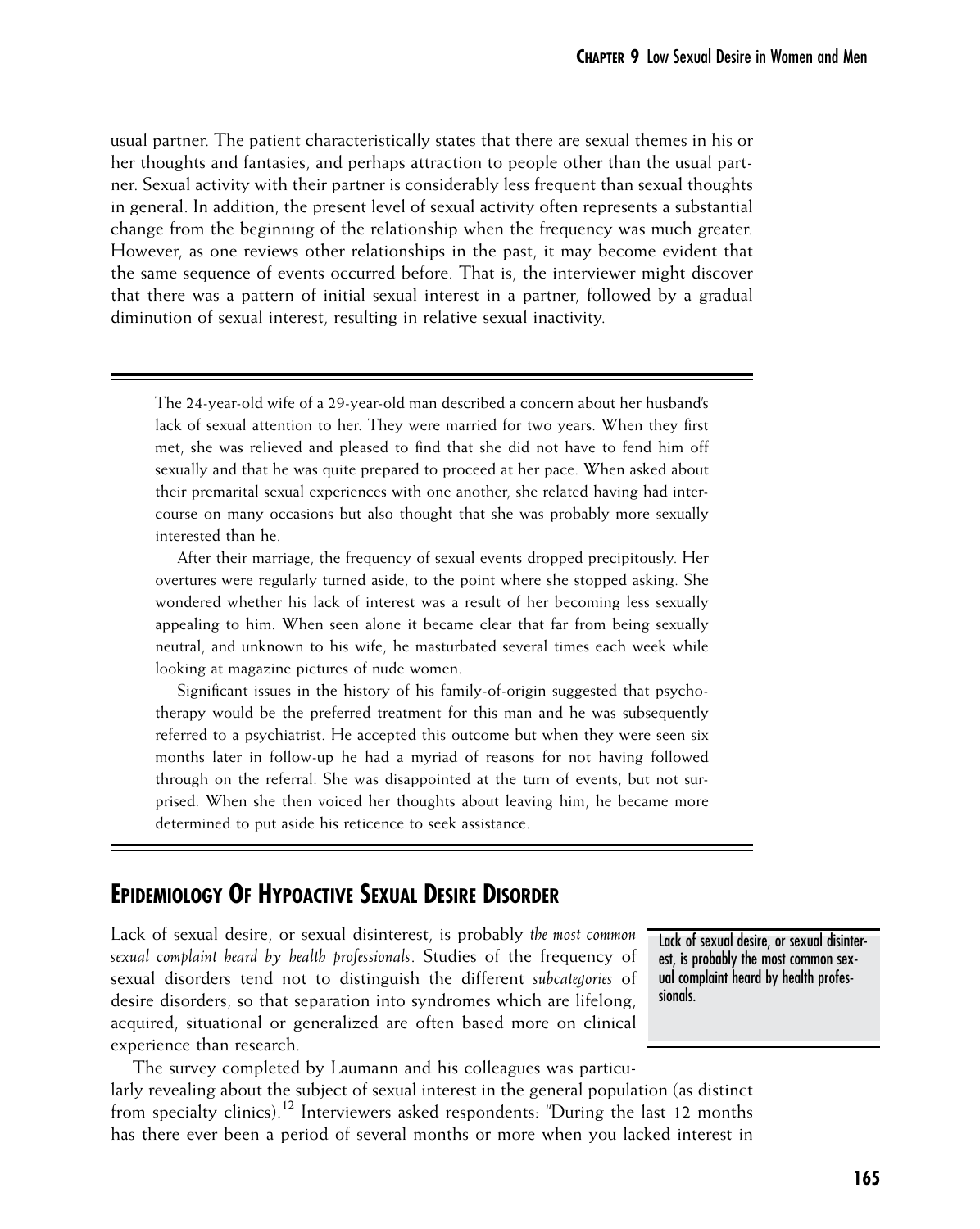Interviewers asked respondents: "During the last 12 months has there ever been a period of several months or more when you lacked interest in having sex?" Overall, 33% of women and 16% of men answered 'yes.'

having sex?" Overall, 33% of women and 16% of men answered 'yes.' The most striking data concerning women revealed that 40% to 45% who were separated, black, did not finish high school, and "poor" answered positively (i.e., lacked sexual interest). The equivalent data concerning men were that 20% to 25% who were in the age group 50-59, never married, black, did not finish high school, and "poor" also answered positively. Positive responses were also related to physical health: women and men in "fair" health, 42% and 25% respectively.

Fifty eight percent of women in "poor" health, reported lacking sexual interest. These numbers provoke one to think about the definition of "normal" sexual interest and the apparent role of social, educational, and health factors in influencing sexual desire.

Frank and her colleagues' impressive study of "normal" couples found a rate of sexual "disinterest" almost identical to the overall figures reported by Laumann et al<sup>12</sup>: 35% of wives and  $16\%$  of husbands.<sup>13</sup>

 In one specialty clinic, the frequency of presentation of low-desire problems rose from about 32% of couples in the mid 1970s to 55% in the early 1980s<sup>6</sup> (p. 112). In these same couples, the sex ratio changed so that in the mid-70s, the woman was the identified patient about 70% of the time; in the early 80s, the man was the focus of concern in 55% of cases. The authors summarized the reason for this shift as follows: "Women's greater comfort with their own sexuality allows them to put sufficient pressure on their low-drive husbands to get the couple into sex therapy; this was not true until the woman's movement legitimized female sexuality."

 In a report on the frequency of HSD in a population recruited for a study of sexual disorders generally, 30% of the men had HSD as a "primary" diagnosis.<sup>14</sup> The same authors described the frequency in women as similar to that reported by others: between 30% and 50%, although they found the figure to be 89% in their own study. Over one third of the women and almost one half of the men with a "primary" diagnosis of HSD had another sexual disorder as well. The authors concluded the following:

- 1. HSD was much more common in women than men
- 2. Men with HSD were significantly older than women
- 3. Desire disorders usually coexist with other sexual dysfunctions

Little empirical information exists on the epidemiology of specific HSD syndromes. Among men, Kinsey and his colleagues described 147 men (from about 12,000 interviewed) as "low-rating" (defined as under 36 years of age and whose "rates" [of sexual behavior] averaged one event in two weeks or less<sup>4</sup> (p. 207). Another group of men, about half the number, were described as "sexually apathetic" in that "they never, at any times in their histories, have given evidence that they were capable of anything except low rates of activity" (p. 209). About 2% of women interviewed (of almost 8000) had never by their late 40s "recognized any sexual arousal, under any sort of condition"<sup>12</sup> (p. 512).

 On the basis of experience in clinical settings that specialize in the assessment and treatment of sexual problems, the lifelong and generalized form of HSD seems very unusual; the acquired and generalized form appears to be the most common among women. Within men who present with HSD, the acquired and situational form seems to be the most usual.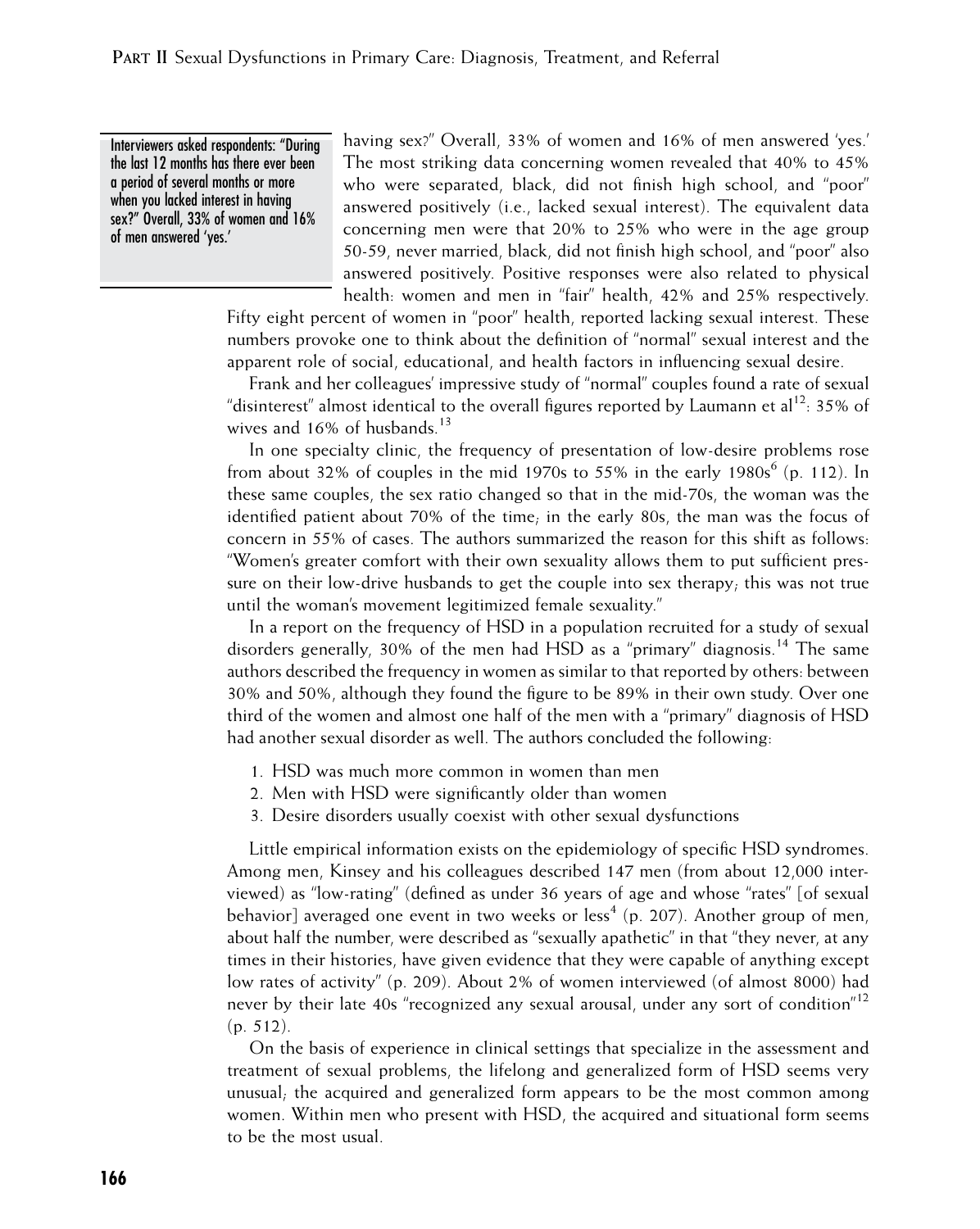## **Components Of Sexual Desire**

Attempts to understand the nature of sexual desire (other than desire disorders) have been elusive throughout history. In modern times, Levine conceived of sexual desire as having three parts<sup>16</sup>:

- 1. *Sexual drive*: "a neuroendocrine generator of sexual impulses [that is] . . . testosterone-dependent . . ."
- 2. *Sexual wish*: "a cognitive aspiration [that] . . . emphasizes the purely ideational aspect of sexual desire . . . The most important element . . . is the willingness to have sex [which, in turn] . . . is a product of psychological motivation." (An example of a reason why a person would be sexually willing, is to feel connected to another person and less alone. An example of the opposite is, because the person may not yet like anyone enough.)
- 3. *Sexual motive*: a factor "that depends heavily on present and past interpersonal relationships. [And which] . . . seems to be the most important element of desire under ordinary circumstances" (examples of contributors to sexual motivation include the quality of the nonsexual relationship and sexual orientation)

## **Hormones And Sexual Desire**

Biological factors represent one vital component in the understanding of sexual desire generally (in contrast to disorders of sexual desire). Within the biological domain, knowledge of the hormonal influence on sexual desire is clearly critical—if for no other reason than that many people in the general population firmly believe that alterations in hormones explain changes in sexual behavior. Although this relationship is unequivocally true in subprimates, this view minimizes the huge impact of social learning in humans. The enormous quantity of literature on the significance of hormones on sexual desire in men and women was comprehensively reviewed by Segraves, from which much of the information included immediately below was taken.<sup>17</sup>

### **Men**

Much of the evidence concerning the connection between sexual desire and hormones in men derives from situations that involve decreased androgens resulting from surgical and chemical castration, aging, and hypogonadal states. Surgical castration results in a typical sequence of changes: a sharp drop in sexual drive, subsequent loss of the ability to ejaculate, and then a lessening of sexual activity. Regarding the effect of testosterone loss on erections (see Chapter 11), "It appears that erectile problems are secondary to a decrease in libido and not due to a specific effect of androgen withdrawal on the erectile mechanism"<sup>17</sup> (p. 278). Chemical castration mimics this lack of effect on erections.

In a study of aging, testosterone, and sexual desire, Segraves observed that while there is " . . . a strong relationship between aging and libido, the relationship between libido and androgen activity (in aging men) was low, suggesting that nonendocrinological factors may explain Surgical castration results in a typical sequence of changes: a sharp drop in sexual drive, subsequent loss of the ability to ejaculate, and then a lessening of sexual activity.

"It appears that erectile problems are secondary to a decrease in libido and not due to a specific effect of androgen withdrawal on the erectile mechanism"<sup>17</sup> (p. 278).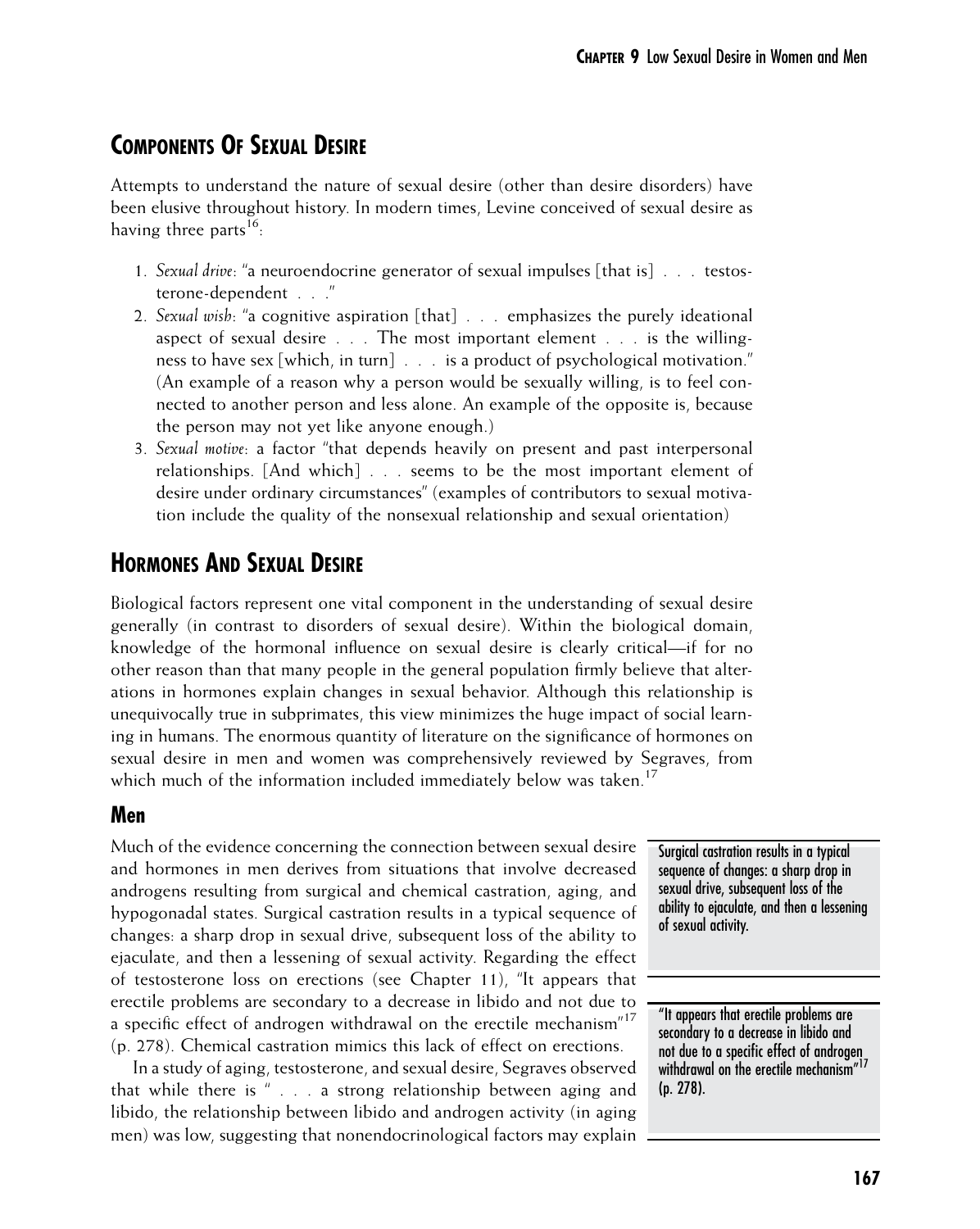the decline in sexuality with aging"<sup>17</sup>(p. 281). Examples of nonendocrine factors include:

- Marital boredom
- Diminished partner attractiveness
- Chronic illness

The impotence that is seen in hypogonadal men can be explained as "performance anxiety" superimposed on a biogenic desire disorder.

Studies of men who have normal levels of testosterone but who are given an extra amount for the treatment of sexual difficulties suggest that ". . .the effects are subtle and of small magnitude if they exist at all $^{\prime\prime}$  (p. 284).

An attempt to strictly separate sexual problems into "organic" and "psychogenic" etiology may be an exercise in futility. In one study, all of the men with hyperprolactinemia described difficulties with sexual desire, erection, and/or ejaculation dysfunction. Of particular significance is that some of the sexual problems appeared as situational difficulties. Also, all of the men experienced some improvement with sex therapy, which was provided before the hyperprolactinemia was discovered.

 In hypogonadal states, one can witness the effect of testosterone deficiency and subsequently the changes that take place with recovery when a replacement hormone is given. "The clinical literature is consistent in demonstrating a marked reduction in libido and sexual activity in untreated hypogonadal men<sup>"17</sup>(p. 281). To the extent that the provision of androgens is successful in hypogonadal men, evidence strongly suggests a primary effect on sexual desire rather than on erectile capacity. The "impotence" that is seen in hypogonadal men can be explained as "performance anxiety" superimposed on a biogenic desire disorder.

Studies of the treatment of hypogonadal men show that the sexual benefits of replacement testosterone disappear as the normal range of blood values is approached, indicating the clinically vital suggestion that treating men who have normal testosterone levels for problems relating to sexual responsivity is likely to be ineffective. In fact, studies of men who have *normal* levels of testosterone but who are given an extra amount for the treatment of sexual difficulties suggest that " . . . the effects are subtle and of small magnitude if they exist at all<sup>n17</sup> (p. 284).

Elevated prolactin levels also reveal significant information about hormones and sexual desire in men (and women). One study demonstrates the futility of attempting to strictly separate sexual problems of "organic" and "psychogenic" etiology.18 All of the hyperprolactinemic men described difficulties with sexual desire, as well as erection and/or ejaculation dysfunction. Of particular significance is that some of the sexual problems of the men in this group appear as situational difficulties (e.g., dysfunction exacerbated by psychological factors, which improved at times of enhanced arousal). *Furthermore all of the men experienced some improvement with sex therapy, which was provided before the hyperprolactinemia was discovered.*

### **Women**

Two areas of investigation help in understanding the influence of hormonal factors on sexual desire in women:

- The impact of endogenous hormones (e.g., changes during the menstrual cycle and with menopause)
- The effect of exogenous hormones (e.g., oral contraceptives)

The possibility that sexual interests change during the menstrual cycle precipitated attempts to discern a relationship between estrogens and progesterone and sexual activity. A correlation has not been found but some evidence shows that average serum testosterone levels across all phases are related to sexual responsivity<sup>17</sup> (p. 290).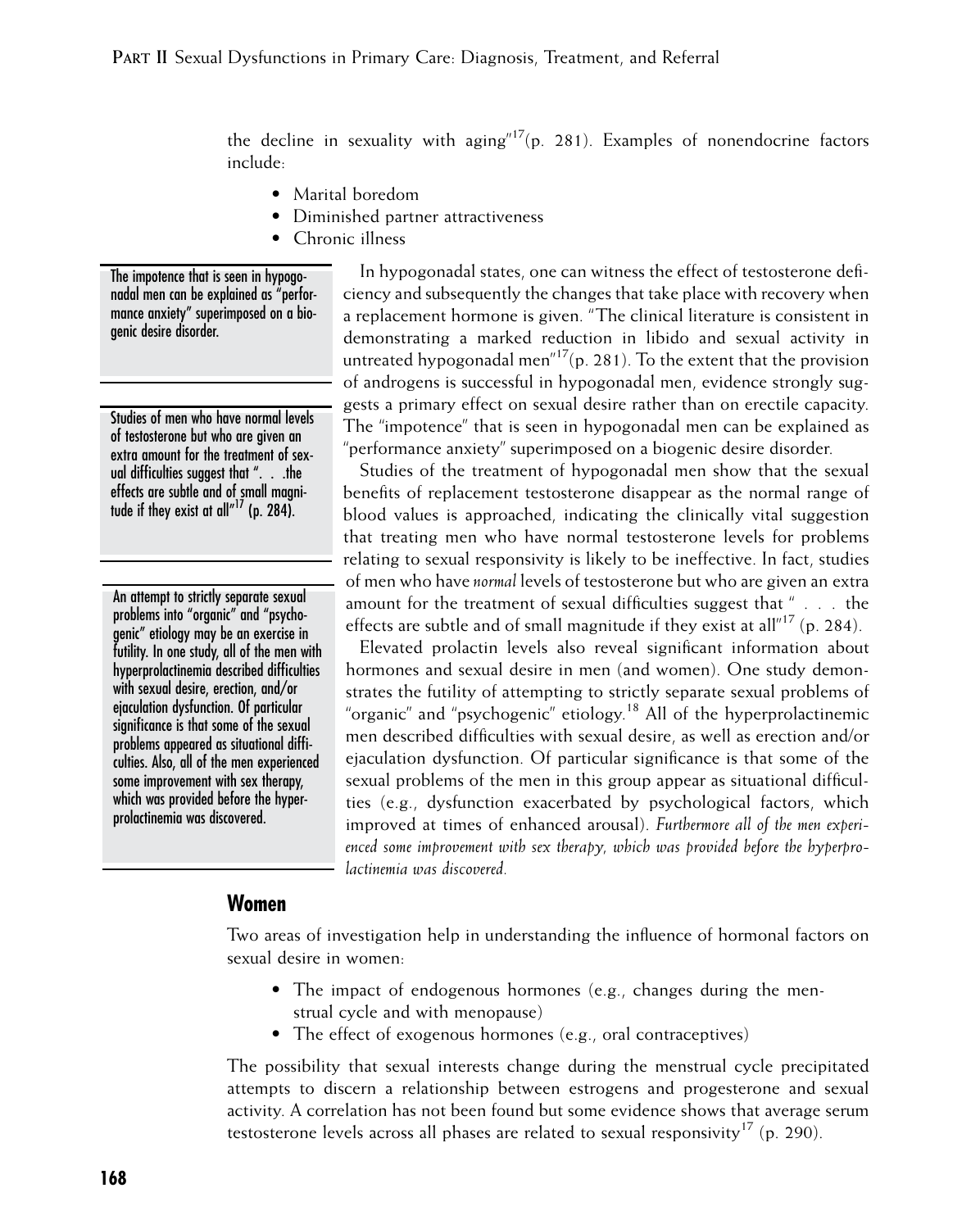Changes in sexual desire associated with menopause have also been investigated. "A minority of women report some decline in sexual activity . . . "<sup>17</sup> (p. 295) but this could relate to factors other than libido (e.g., health and attractiveness of the woman's partner). Some psychophysiological studies report little or no change in subjective sexual arousal of postmenopausal women. Again, in contrast to naturally occurring menopause, Sherwin and her colleagues demonstrated that diminished sexual desire and sexual fantasy accompanies early menopause resulting from surgical removal of a woman's ovaries.<sup>19</sup> The explanation for this observation appears to be decreased testosterone associated with ovariectomy. She also found that in about 50% of instances of naturally occurring menopause, the ovary continues to secrete testosterone; in the other 50%, testosterone secretion is negligible. She suggests the inclusion of testosterone in replacement hormones after a surgically induced menopause, and also that, when diminished sexual desire occurs coincidentally with naturally occurring menopause, it might be reasonable to add testosterone to an estrogen replacement regimen (see "Treatment of Hypoactive Sexual Desire Disorder" below).<sup>20</sup>

 On the subject of the impact of oral contraceptives on sexual desire, "The evidence is unclear, but it does not suggest that [they] have a marked effect on libido apart from other side effects" such as nausea and dysphoria<sup>17</sup> (p. 292). Segraves suggests the following guidelines when faced with a patient using oral contraceptives and complaining of low sexual desire:

- 1. If diminished sexual desire and other side effects persist beyond the second month of use, it might (by implication) be reasonable to change the preparation
- 2. If diminished sexual desire is a solitary complaint and began after the initiation of oral contraceptive use, it might be sensible to have a trial period off medications
- 3. If sexual desire returns "off medications," suggest a different drug

## **Etiologies Of Hypoactive Sexual Desire Disorder**

When considering sexual desire difficulties (rather than sexual desire), it seems best to think of these problems as representing a "final common pathway"<sup>6</sup> (p. 116). The linguistic homogeneity implied by the specific diagnosis of "Hypoactive Sexual Desire Disorder" covers a great deal of etiological heterogeneity. There is no reason to assume that (1) HSD in men arise(s) from the same source(s) as in women,  $(2)$  a lifelong pattern is caused by the same problems as those which are acquired, or (3) a situational disorder has the same genesis as the other two. Although HSDs in men and women are now usually considered separately, the same cannot always be said of other subcategories.

When considering sexual desire difficulties (rather than sexual desire), it seems best to think of these problems as representing a "final common pathway"6 (p. 116). The linguistic homogeneity implied by the specific diagnosis of "Hypoactive Sexual Desire Disorder" covers a great deal of etiological heterogeneity.

The following were noted in a descriptive examination of differences in men and women seen in a "sex clinic" with a sexual desire complaint<sup>21</sup>:

- 1. Men were described as significantly older (50 years old versus 33)
- 2. Women reported a higher level of psychological distress, although both groups focused more on the sexual desire concern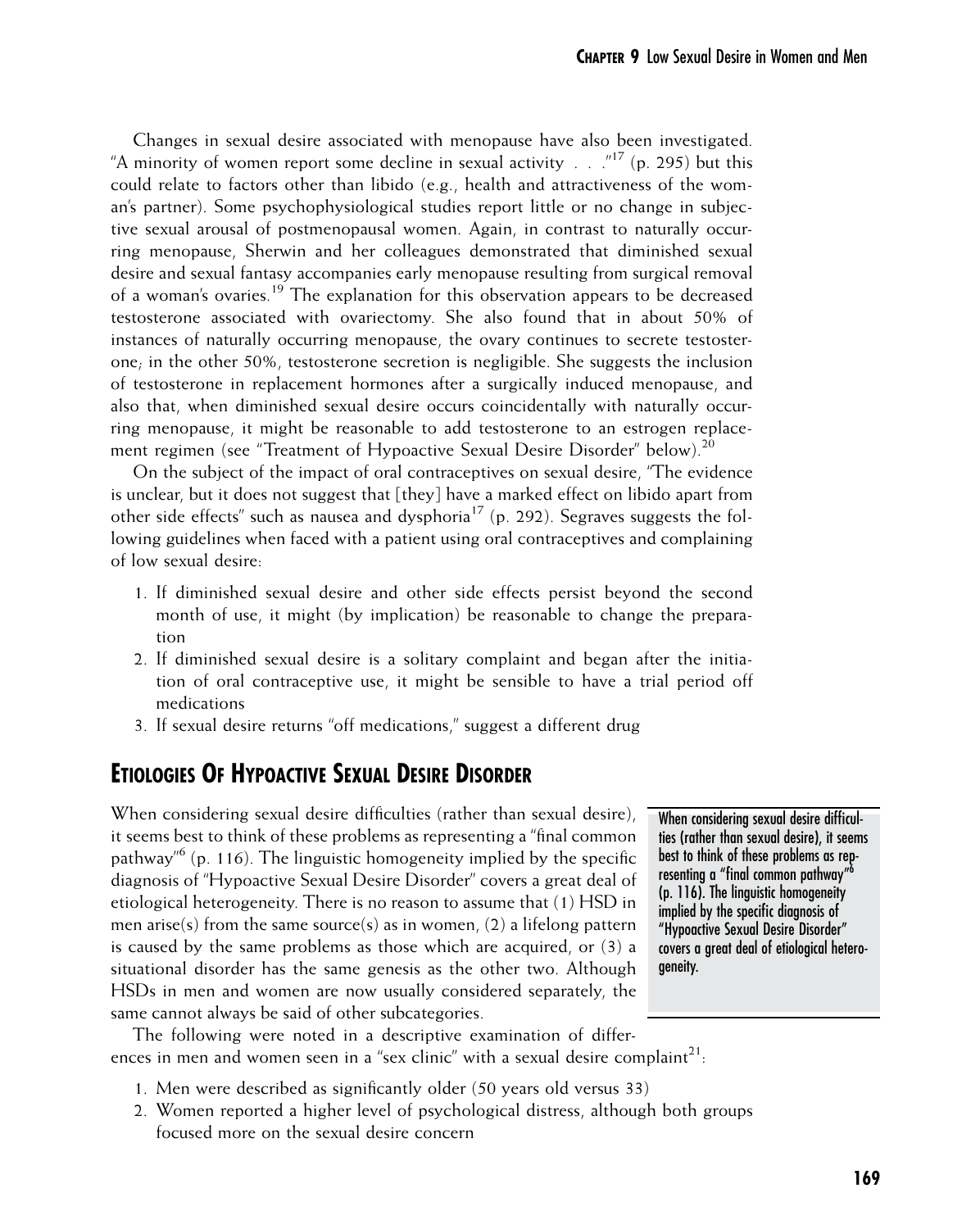- 3. Men's desire difficulties seemed less affected by relationship discord or dissatisfaction
- 4. Women reported more domestic stress

## **Generalized HSD**

Biologically related studies of HSD undertaken by Schiavi, Schreiner-Engel, and their colleagues are at the forefront of investigations into the etiologies of HSD and represent important exceptions to the heterogeneity described above. A controlled investigation was completed on a group of men who demonstrated a "generalized and persistent lack of sexual desire" but who were otherwise healthy.<sup>22</sup> The HSD men were found to have significantly lower total plasma testosterone levels when measured hourly throughout the night. (The determination of free testosterone did not show differences between the HSD men and the controls). When Nocturnal Penile Tumescence (NPT) comparisons were made between the HSD men who did and did not have additional erectile difficulties, those who did showed a marked depression in NPT activity when compared to controls in duration, frequency, and degree. The authors speculated that low sex drive results in impaired NPT or that both result from some central biological abnormality.

 A companion study of women with generalized HSD (lifelong [38%] and acquired) who were otherwise healthy found no significant differences from controls on hormonal measures (including testosterone) determined over the menstrual cycle.<sup>23</sup> "It is impressive that these two groups of women, who differed so markedly in their levels of sexual desire, had endocrine milieus so similar." The authors summarized by saying that this and other studies failed "to provide convincing evidence that circulating testosterone is an important determinant of individual differences in the sexual desire of eugonadal women."

### **Medical Disorders and HSD**

Many medical conditions are associated with a loss of sexual desire. These are summarized in Box 9-1.

As described in Chapter 8, sexual problems that are in general associated with medical conditions arise from a variety of sources. A loss of sexual desire in particular can be a result of biological, psychological, or social and interpersonal factors<sup>24</sup> (pp. 356-366). Examples of biological factors include the following:

- 1. Direct physiological effects of the illness or disability
- 2. Direct physiological effects of medical treatment and management (e.g., steroid treatment of rheumatoid arthritis)
- 3. Physical debilitation
- 4. Bowel or bladder incontinence

Examples of psychological factors include:

- 1. Adopting the "patient" role (as an asexual person)
- 2. Altered body image
- 3. Feelings of anxiety, depression, and anger
- 4. Fears of death, rejection by a partner, or loss of control
- 5. Guilt regarding behavior imagined as the cause of a disease or disability
- 6. Reassignment of priorities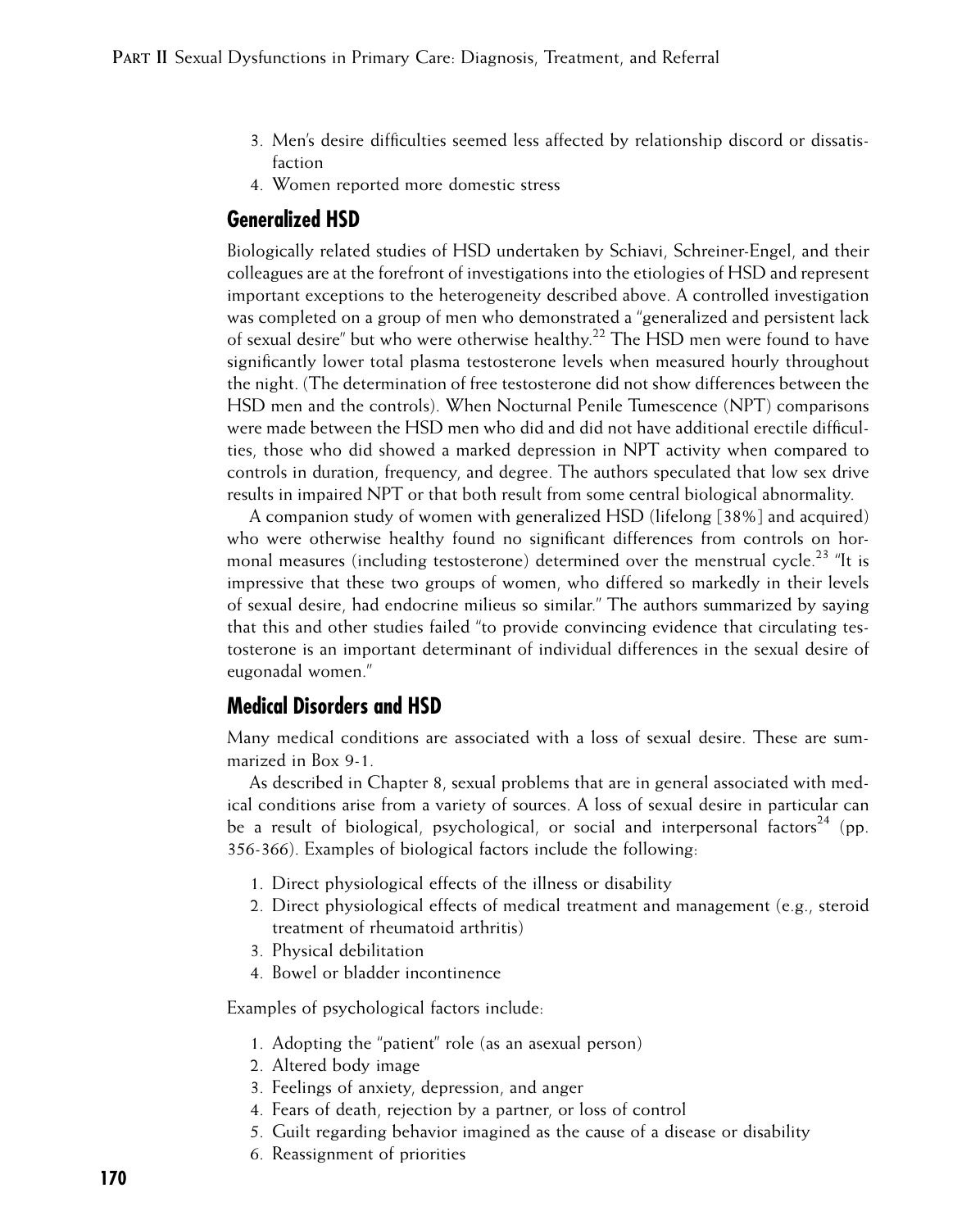#### **Box 9-1**

### Common Medical Conditions That May Decrease Sexual Desire

#### **A DISEASES THAT CAUSE TESTOSTERONE DEFICIENCY STATES IN MALES:**

castration, injuries to the testes, age-related atrophic testicular degeneration, bilateral cryptorchism, Klinefelter's syndrome, hydrocele, varicocele, cytotoxic chemotherapy, pelvic radiation, mumps orchitis, hypothalamic-pituitary lesions, Addison's disease, etc.

 Conditions requiring anti-androgens drugs, e.g., prostate cancer, antisocial sexual behavior, etc.

#### **IN FEMALES:**

 Bilateral salpingo-oophorectomy, adrenalectomy, hypophysectomy, cytotoxic chemotherapy, hypothalamic-pituitary lesions, Addison's disease, androgen insensitivity syndrome, etc.

Conditions requiring anti-androgen drugs, e.g., endometriosis, etc.

#### **B CONDITIONS THAT CAUSE HYPERPROLACTINEMIA:**

 pituitary prolactin-secreting adenoma, other tumors of the pituitary, hypothalamic disease, hypothyroidism, hepatic cirrhosis, stress, breast manipulation, etc., and conditions requiring Prl raising medication, e.g., depression, psychosis, infertility, etc.

#### **C CONDITIONS THAT DECREASE DESIRE VIA UNKNOWN MECHANISMS:** hyperthyroidism, temporal lobe epilepsy, renal dialysis, etc.

#### **D CONDITIONS THAT CAUSE ORGANIC IMPOTENCE (Indirect cause of low sexual desire in men):**

 diabetes mellitus, arteriosclerosis of penile blood vessels, venus leak, penile muscular atrophy, Peyronie disease, Lariche's syndrome, steal syndrome, sickle cell disease, priapism, injury to penis, etc.

#### **E CONDITIONS THAT CAUSE DYSPAREUNIA (Indirect cause of low sexual desire):**

#### **IN FEMALES:**

 urogenital estrogen-deficiency syndrome—normal age-related menopause, surgical menopause, chemical menopause, irradiation of ovaries; endometriosis, pelvic inflammatory disease, vaginitis, herpes, vaginismus, cystitis, etc.

#### **IN MALES:**

herpes, phymosis, post-ejaculatory syndrome, etc.

#### **F ALL MEDICAL CONDITIONS THAT CAUSE CHRONIC PAIN, FATIGUE, OR MALAISE (Indirect cause of low desire):**

arthritis, cancer, obstructive pulmonary disease, chronic cardiac and renal insufficiency, shingles, peripheral neuropathy, trigeminal neuralgia, chronic infections, traumatic injuries, etc.

(Modified from Kaplan HS: *The sexual desire disorders,* New York, 1995, Brunner/Mazel, p. 286. Reprinted with permission.)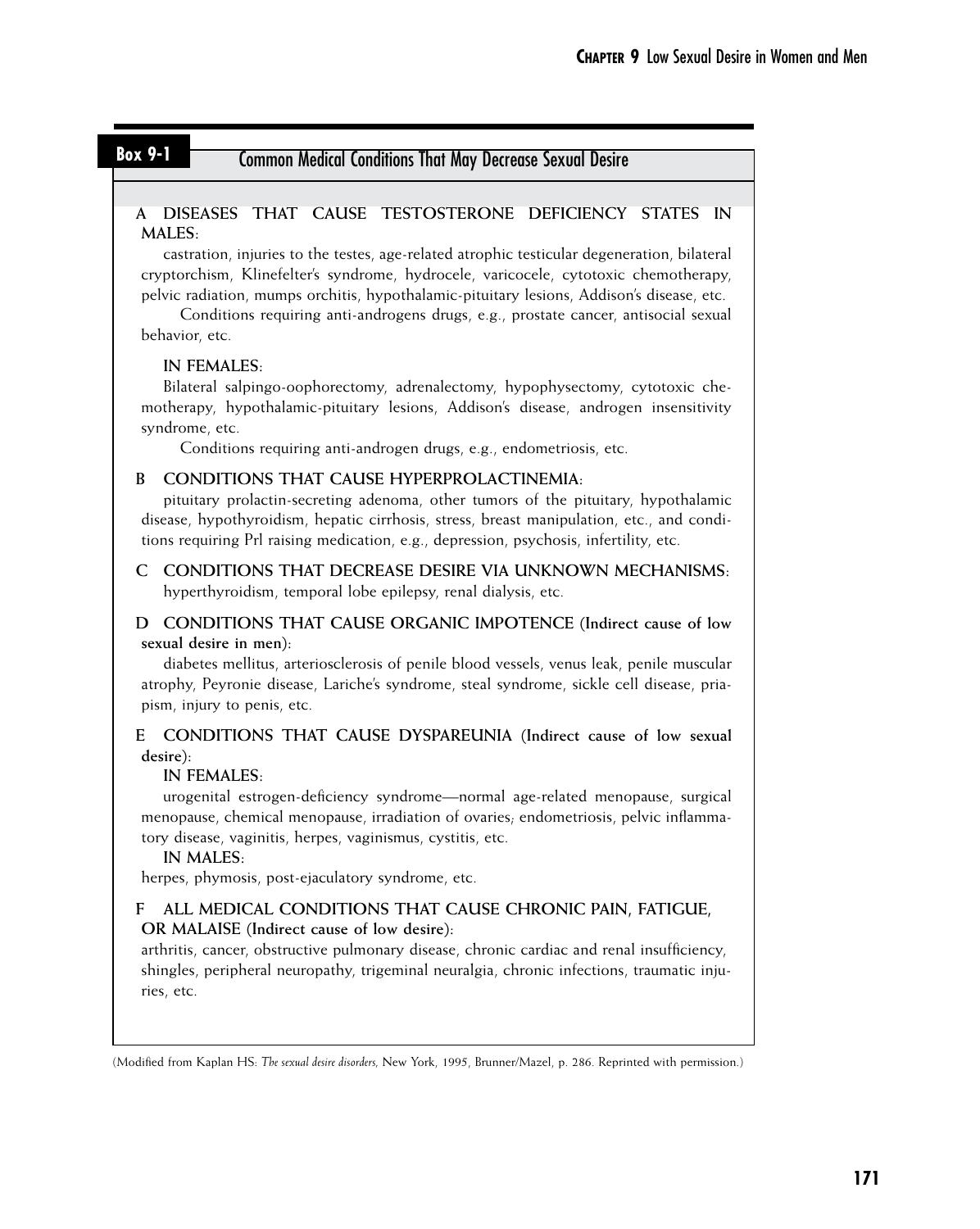Examples of social and interpersonal factors include:

- 1. Communication difficulties regarding feelings or sexuality
- 2. Difficulty initiating "sex" after a period of abstinence
- 3. Fear of physically damaging an ill or disabled partner
- 4. Lack of a partner
- 5. Lack of privacy

Gynecologic and urologic disorders have a particular association with HSD. Testicular and ovarian disorders can have direct effects on sexual desire (see previous section in this chapter on "Hormones and Sexual Desire" and "Treatment of Hypoactive Sexual Desire" below). Indirect effects on sexual desire can also result from structural disorders occurring in both body systems. Given the fact that one of the major functions of both the gynecologic and urologic systems is sexual, it is hardly surprising that when one function goes awry, sexual function goes awry as well. This may easily result in the patient being discouraged and experiencing a concomitant (but secondary) loss of sexual desire.

## **Hormonal Disorders and HSD**

(See previous section in this Chapter on "Hormones and Sexual Desire" and "Treatment of Hypoactive Sexual Desire Disorder" below.)

## **Psychiatric Disorders and HSD**

The relationship between psychiatric disorders and loss of sexual desire has not been so carefully studied as loss of sexual desire with medical disorders. On a clinical basis, it seems that the association between the two is exceedingly frequent. Of all psychiatric disorders in which a loss of sexual desire is an accompaniment, depression has unquestionably received most attention. Other aspects of depression have been scrupulously scrutinized in the past but this has been only recently true of its sexual ramifications.

the sexual behavior of the subjects whose depression remitted with treatment did not change but what was altered was the level of satisfaction derived from sexual experiences. Investigators included that ". . . the traditional notion of loss of sexual interest in depressed outpatients is not manifested behaviorally, but rather reflects the depressed patient's cognitive appraisal of sexual function as less satisfying and pleasurable."25

The twin issues of depression and sexual desire were carefully studied in 40 depressed men before and after treatment that did not include antidepressant drugs (thus avoiding the potentially confusing factor of the effect of medications).<sup>25</sup> Contrary to the expected diminution in sexual desire, the authors found that the initial level of sexual *activity* engaged in by the subjects was *not* different than the controls. The sexual behavior of those subjects whose depression remitted with treatment, did not change, but what *was* altered was the level of *satisfaction* derived from sexual experiences. They concluded that" . . . the traditional notion of loss of sexual interest in depressed outpatients is not manifested behaviorally, but rather reflects the depressed patient's cognitive appraisal of sexual function as less satisfying and pleasurable." When subjects who did not remit, or only partially remitted, were included in the analysis, there was a "modest"

improvement in the level of sexual activity and "drive." The authors found the variability of sexual function in depressed men in this study particularly interesting.

Schreiner-Engel and Schiavi looked at the association of psychiatric disorders and low sexual desire from a different perspective and found that HSD patients (men and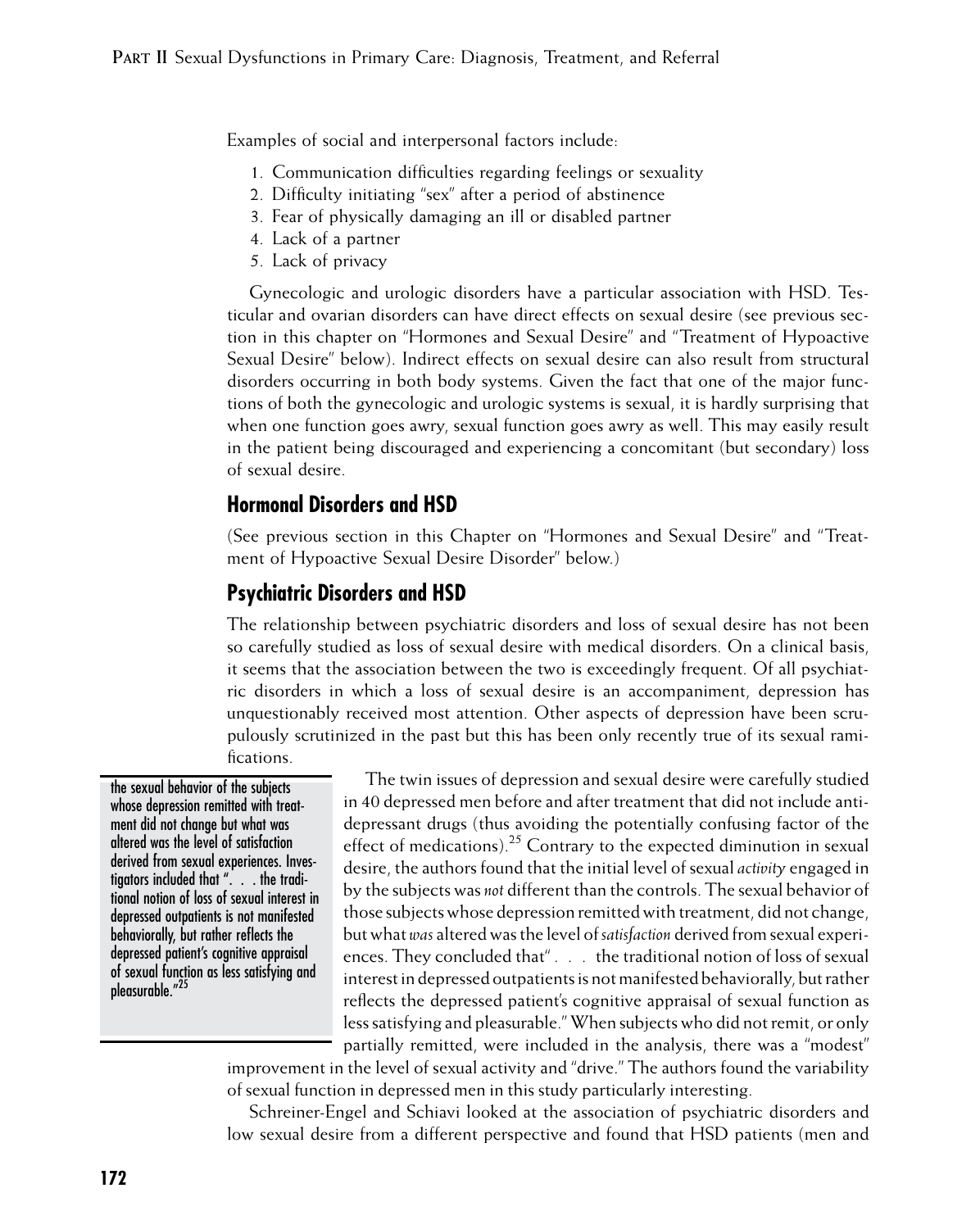women) had significantly elevated lifetime prevalence rates of affective disorder compared to controls.<sup>26</sup> None of the patients or controls had a diagnosable illness at the time of the study and there were no differences found in lifetime diagnoses of anxiety or personality disorders. In 88% of the HSD men, and all of the HSD women, loss of sexual interest occurred at the time of, or following, the onset of the initial episode of depression. The authors speculated on the possibility that central monoaminergic processes were involved in both HSD and depression.

## **Medications and HSD**

The influence of drugs looms large among the various biological factors that can negatively influence sexual desire. This subject has been reviewed in detail by Segraves who acknowledges the limitations in information that often exists, $3$  such as:

- 1. Bias due to dependence on case reports and questionnaire studies
- 2. Inconsistent use of terminology
- 3. A focus on the sexual function of men (and relative neglect of women)
- 4. Reliance on volunteered (rather than requested) information about sexual sideeffects
- 5. Lack of clarity about effects on different phases of the sex response cycle

Drugs that are said to cause HSD are noted in Appendix III and Box 9-2.

Drug-related information seems to change more rapidly than any other material in health care; thus new drugs are promoted for old diseases and side-effects of older drugs become more apparent. The result of the rapid pace of change in information about sexual side effects of drugs is the requirement that health professionals remain informed. An example of this change is the appearance of a negative impact on sexual desire of the Selective Serotonin Reuptake Inhibitors (SSRIs).<sup>27</sup>

## **Other Sexual and Gender Identity Disorders and HSD**

Other sexual and gender identity disorders may be associated with a loss of sexual desire. Of particular significance is the simultaneous occurrence of another sexual dysfunction that may be a cause or a result of HSD. Determining the order of appearance of the two problems is crucial. If the other sexual function difficulty preceded the loss of sexual desire, successful treatment of the former would likely result in disappearance of the latter.

A couple in their late 20s and married for five years was referred because the woman was sexually disinterested. Detailed inquiry of this complaint revealed that, unknown to her husband, she regularly fantasized about sexual activity and masturbated to the point of orgasm using a vibrator several times each month. Her lack of sexual desire was specific to sexual activity with her husband and dated from about two years before. In the first three years of their marriage, both freely initiated sexual activity and she usually become highly aroused but never reached the point of orgasm. She became physically and psychologically uncomfortable, so much so that she decided that "it was better not to start what (she) couldn't finish." By her own description, she refused to become aroused at the *beginning* of their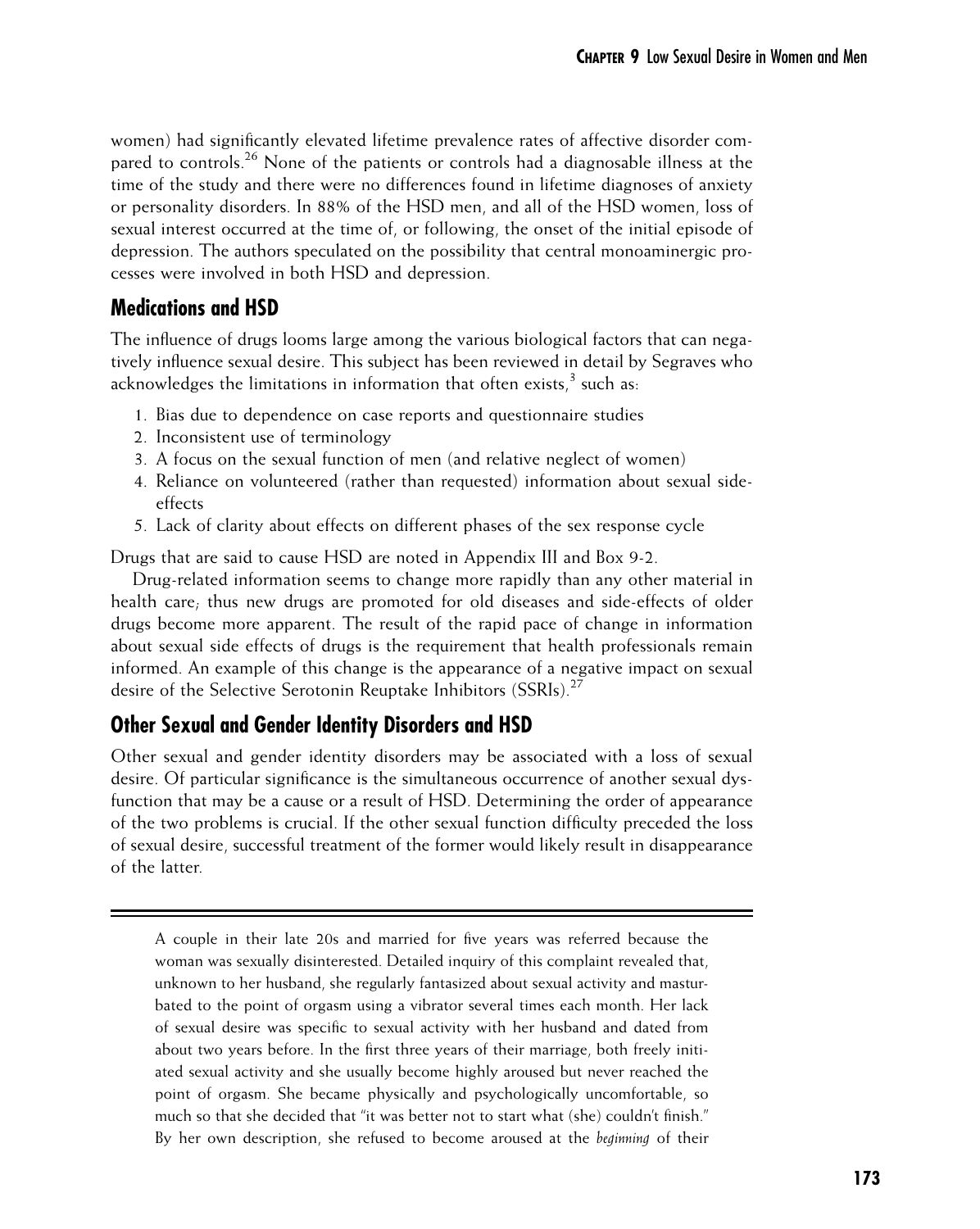sexual encounters by deliberately "turning off" her sexual desire. Her husband was relieved to discover her interest in masturbation and that she was orgasmic. He was eager to find ways in which that experience could be incorporated into their lovemaking as a couple.

#### Commonly Used Pharmacologic Agents That May Decrease Sexual Desire **Box 9-2**

#### **A ANTI-ANDROGEN DRUGS\*:**

 Cyproterone\* and Depo-provera\* (for sex offenders), Flutamide\* (for prostate cancer in men, virilizing syndromes in women, precocious puberty in boys, etc.), Lupurin,\* a gonadotropin releasing hormone analog (for prostrate cancer, used together with Flutamide, also for endometriosis in women); cytotoxic chemotherapeutic agents\* (Adriamycin, Methotrexate, Cytotoxin, Fluorouracil, Cisplatin, etc.)

#### **B PSYCHOACTIVE DRUGS:**

1. *Sedative-Hypnotics:* loss of desire dose-related: in low doses, disinhibition may cause increase in desire; high doses and chronic use reduce desire. Alcohol; Benzodiazepines (Valium, Ativan, Xanax, Librium, Halcion, etc); Barbiturates (phenobarbital, amytal, etc.); Chlorol hydrate, Methaqualone, etc.

2. *Narcotics\** (Heroin, Morphine, Methadone, Meperidine, etc.)

 3. *Anti-Depressants:* (Dopamine blocking and serotonergic) SSRIs\* (Prozac, Zoloft, Paxil); Tricyclics (Tofranil, Norpramin, Amitriptyline, Aventyl, Clomipramine\*); MAOIs\* (Nardil, Marplan), Lithium carbonate, Tegretol.

 4. *Neuroleptics (increase Prl):* Phenothiazine (Thorazine,\* Thioridazine) Prolixin,\* Stelazine, Mellaril, etc.); Haldol,\* Sulpiride.\*

 5. *Stimulants:* loss of desire is dose-related: low, acute doses may stimulate libido; high doses and chronic use reduce sex drive. (Dexadrine, Methamphetamine, Cocaine).

#### **C CARDIAC DRUGS:**

1. *Antihypertensives:* (Hydrochlorothiazide,\* Chlorthalidone,\* Methyldopa,\*

Spironolactone,\* Reserpine,\* Clonidine, Guanethidine,\* etc.)

 2. *Cardiac Drugs:* Beta adrenergic blockers\* (Inderal, Atenolol, Timolol, etc.); Calcium blockers\*\* (Nifedipine, Verapramil, etc.)

#### **D DRUGS THAT BIND WITH TESTOSTERONE:**

1. Tamoxifen, Contraceptive agents, etc.

**E MISCELLANEOUS DRUGS:** Cimetidine\* (for peptic ulcer); Pondimin\* (serotonergic appetite suppressor); Diclorphenamine, Methazolamide (for glaucoma); Clofribrate, Lovastatin (anticholesterol); Steroids (chronic use for inflammatory conditions), (Prednisone, Decadron, etc.).

<sup>\*</sup>All the drugs listed have been reported to result in the loss of sexual desire and/or in erectile problems. However, the frequency with which sexual side effects occur varies considerably, and the drugs that have a very high incidence of decreased libido have been marked with\*.

<sup>\*\*</sup>Long-acting calcium channel blockers are more likely to decrease desire and impair erection than the short-acting preparations.

<sup>(</sup>Modified from Kaplan HS: *The sexual desire disorders,* New York, 1995, Brunner/Mazel, p. 287. Reprinted with permission.)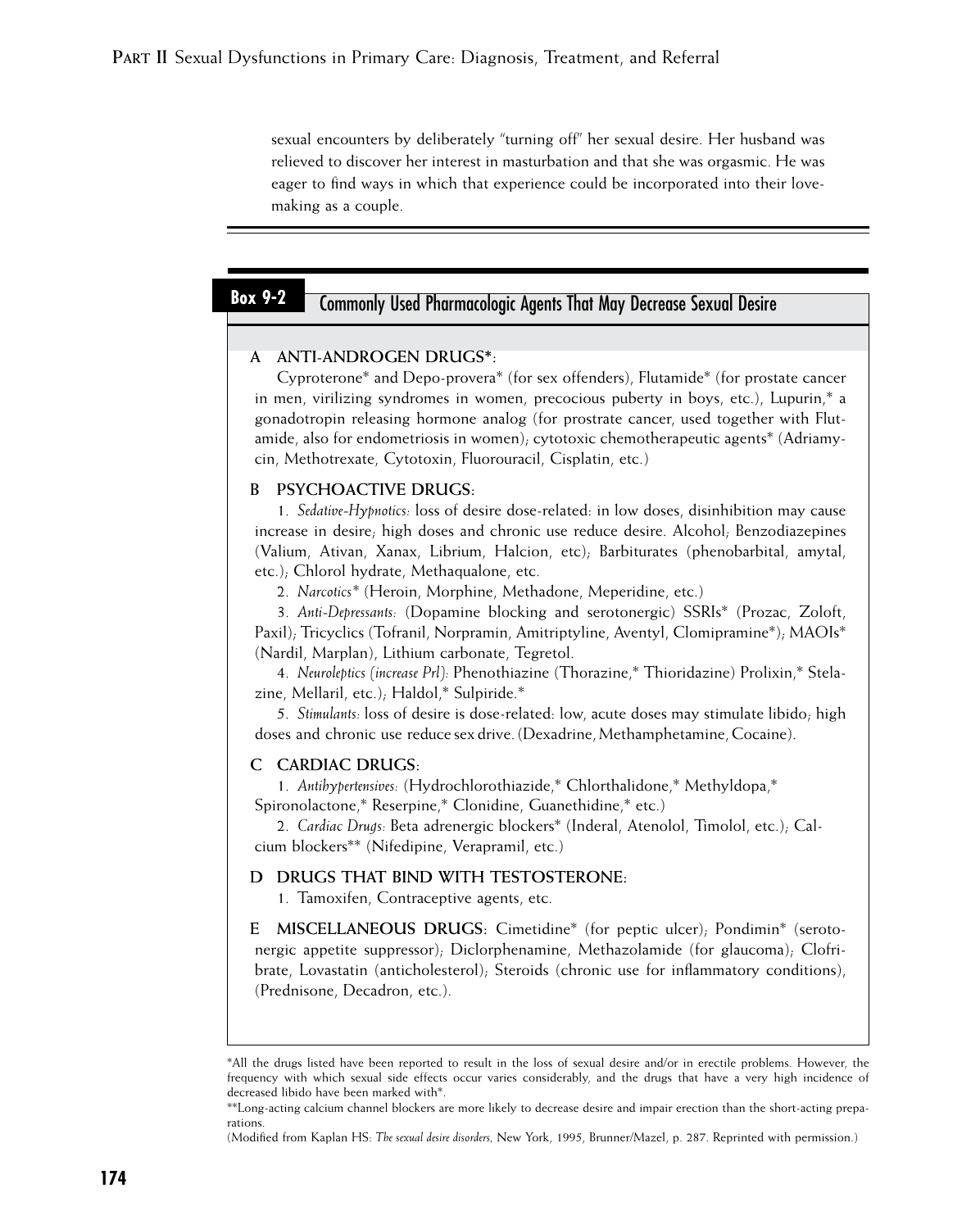## **Psychosocial Issues and HSD**

Psychosocial causes of low sexual desire include the following<sup>6</sup> (pp. 119-129):

- 1. Religious orthodoxy (a factor that is "oversimplified at best")
- 2. Anhedonic or obsessive-compulsive personality style (accompanied by usual difficulties of displaying emotion and discomfort with close body contact)
- 3. Primary sexual interest in other people of the same sex
- 4. Specific sexual phobias or aversions (after sexual assault as an adult or child<sup>28</sup>)
- 5. Masked paraphilia (perversion)
- 6. Fear of pregnancy
- 7. "Widower's syndrome" (sexual function difficulties, usually in the areas of desire or erection, in a man after his wife has died, resulting from attachment to his wife or the unfamiliarity of sexual activity with a new partner)
- 8. Relationship discord (cause, effect, or coexistence with HSD may be difficult to determine)
- 9. Lack of attraction to a partner
- 10. Poor sexual skills in the partner ("lousy lover")
- 11. Fear of closeness and inability to fuse feelings of love and sexual desire (especially in men [see "Acquired and Situational Absence of Sexual Desire" above])

### **Relationship Discord and HSD**

On the basis of clinical impression, relationship discord and HSD seem to be frequently related to each other. When two sexual partners who love each other and have *no* sexual concerns are engaged in a dispute, it is commonplace to declare a

sexual moratorium until the conflict resolves. It is as if one says to the other, 'I'm angry at you and don't feel like going to bed with you while I have these feelings'. It is logical to theorize that some instances of acquired HSD that are nonspecific in origin may represent submerged anger about which the person is unaware. Experimental evidence exists for the idea of suppressed sexual desire in the presence of anger.<sup>29</sup> Such theorizing may provide direction for clinical care. This observation about anger may, in some instances, relate

to the finding that when woman with and without HSD were compared, the former "reported significantly greater dissatisfaction with nearly every reported relationship issue."30

 In the concluding chapter to their multi-authored book on the subject of Sexual Desire Disorders, Leiblum and Rosen summarized the views of contributors generally, saying that " . . . relationship conflicts are viewed by the majority of our contributors as the single most common cause of desire difficulties"<sup>31</sup> (p. 452). From personal clinical experience, they found that women partners "were more aware of and less willing to tolerate relationship distress, and consequently that desire in women is more readily disrupted by relationship factors" (p. 449). At the same time, humility was suggested with treatment because all-too-often less marital discord resulted without any accompanying change in sexual desire (p. 451).

It is logical to theorize that some instances of acquired HSD that are nonspecific in origin may represent submerged anger about which the person is unaware.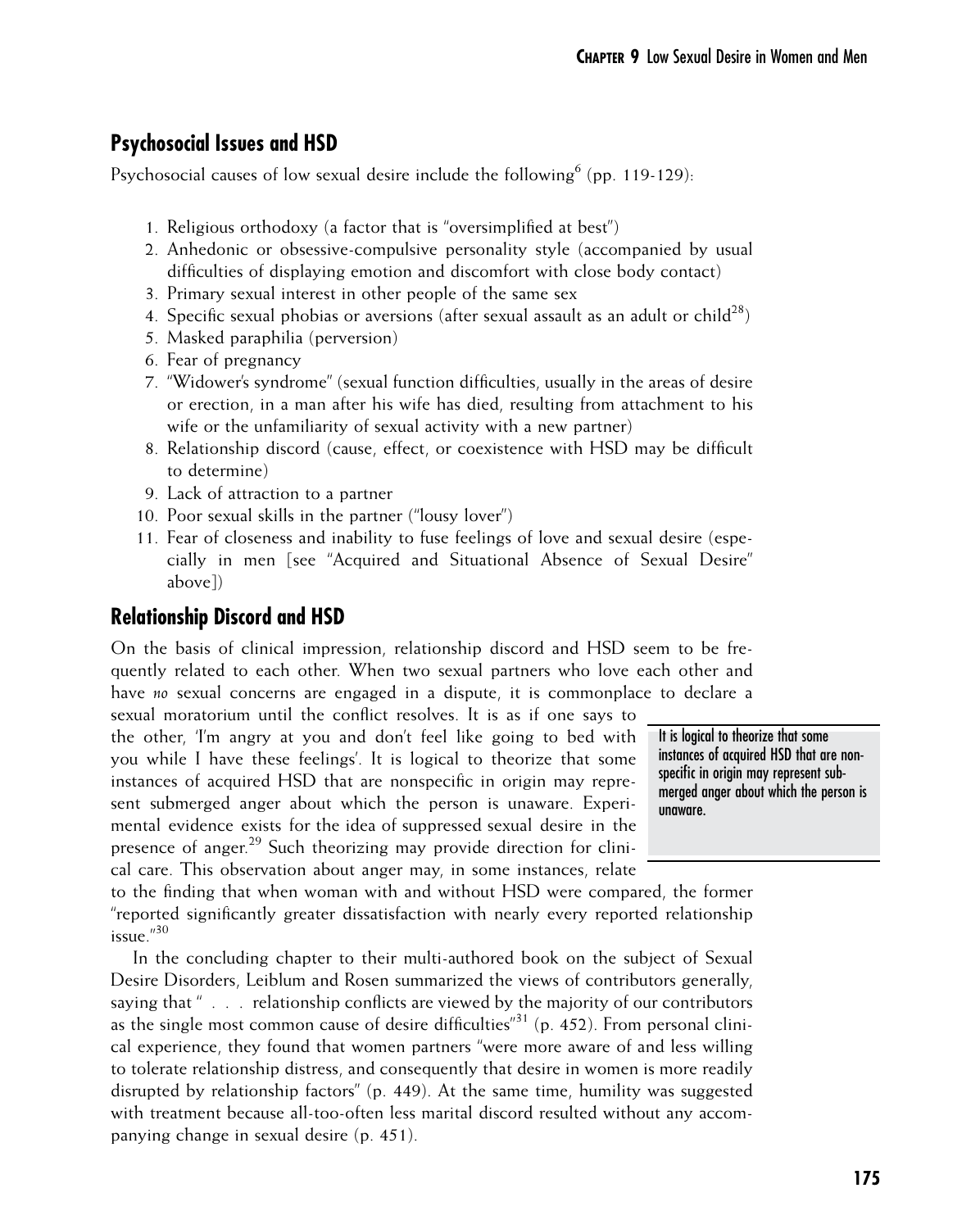### **Madonna/Prostitute Syndrome and HSD**

Freud described a man choosing one woman for love and another for sexual activity and seemingly unable to fuse the two.<sup>2</sup> He referred to this idea as the Madonna/ Prostitute syndrome. It seems especially applicable today to many young men who relate experiences consistent with an acquired and situational form of HSD.

### **Multiple Etiological Factors in HSD**

Sometimes HSD seems to result from the operation of only one of the factors described above: a hormone deficiency or the onset of a debilitating illness. More often than not, the onset (especially of the acquired form) can probably best be explained by multiple factors.32

A couple in their late 20s explained that during the two years before their marriage and the three years before she became pregnant their sexual experiences were mutually initiated, frequent, pleasurable, and free of problems. After the delivery of her child, attempts at intercourse were painful for her. Her husband knew of this but persisted in approaching her sexually. After telling him of her discomfort on one occasion, she felt she had little alternative but to "put up with it," until finally she became quite disinterested and "shut down."

Both partners described her as a person who could not candidly and frankly talk about her feelings, especially when she was angry. Being forthright was discouraged in her family-of-origin, particularly by her alcoholic father who was verbally abusive to her when she said something he found unpleasant. It seemed that the current sexual difficulties were superimposed on some issues concerning her personality and problems in their relationship as a couple. The treatment program centered on her expressiveness, as well as "communication" and sexual issues. Her ability to talk openly about her feelings improved dramatically. Her husband was upset with himself as he discovered the extent of her vaginal and psychological discomfort and his own insensitivity. As their sexual experiences resumed, she discovered that her dyspareunia disappeared. However, although lovemaking was more frequent than before, her previous sexual urge did not return.

## **Investigation of Hypoactive Sexual Desire Disorder**

Given the etiological heterogeneity and therapeutic complexity of HSD, *careful investigation of the complaint and establishing the correct subcategory is often the most important contribution that can be made by a primary care clinician*.

Given the etiological heterogeneity and therapeutic complexity of HSD, careful investigation of the complaint and establishing the correct subcategory is often the most important contribution that can be made by a primary care physician.

 Scrutinizing the history of the patient and couple is usually the most revealing part of the examination. Concerns about sexual desire usually surface in the context of a couple's relationship. The patient often appears unruffled, and the partner seems the one who is more distressed. The patient becomes upset secondarily if the partner is implicitly or explicitly threatening to dissolve the relationship. Sexually interested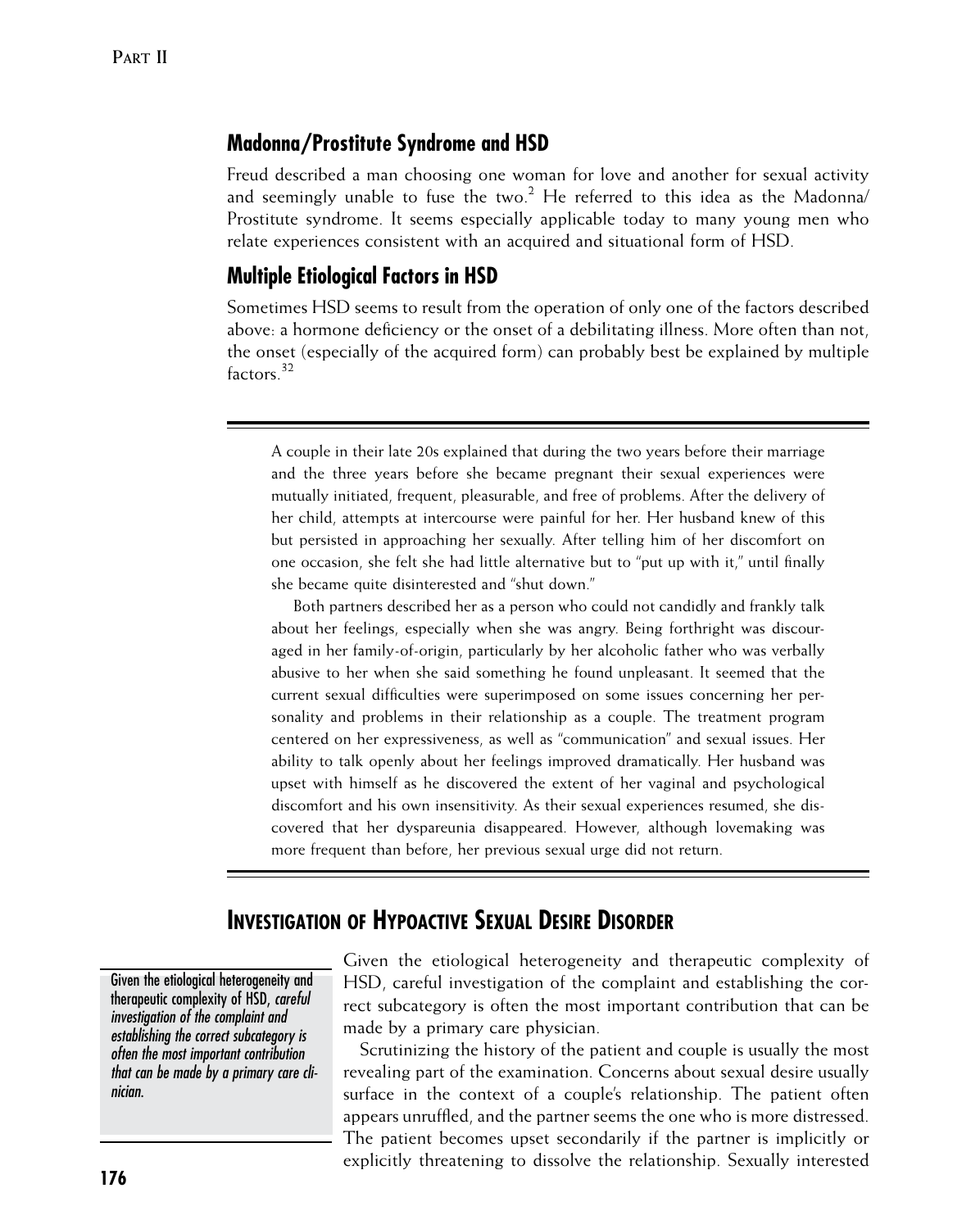women who are partners of disinterested men may also describe doubts about themselves and wonder if they are the source of the difficulty, thinking (for example) that they are sexually unappealing. The disinterested person often does not express worry about himself or herself but more about the unfulfilled sexual needs of the partner.

Occasionally, the disinterested partner seeks help. The reason is often a feeling of sexual abnormality because such patients compare themselves, for example, to (1) how they felt in the past, (2) friends and partners, and (3) depictions of "sex" on TV and the movies.

Complaints about sexual desire are infrequent in patients without partners. One exception is when a person believes that their lack of sexual interest contributed to a disrupted previous relationship and is apprehensive about it happening again.

## **History**

Comprehensive assessment of a complaint about sexual desire involves asking an initial open-ended question, followed by specific inquiry concerning at least three areas:

- Sexual behavior
- Psychological manifestations of sexual stimuli
- Body changes in response to sexually arousing stimuli

Specific issues to inquire about, and suggested questions include the following:

1. Duration (see Chapter 4, "lifelong versus acquired")

### Suggested Question: **"Has a feeling of low sexual desire always been part of your life or was there a time when this was not a problem?"**

2. Sexual behavior with the usual partner (see Chapter 4, "generalized versus situational")

Suggested Question when Talking with a Heterosexual Man/Woman: **"About how often are you and she/he sexually involved with each other?"**

Additional Suggested Question when Talking with a Heterosexual Man/Woman: **"What kind of thoughts do you have before or during your sexual experiences?"**

3. Sexual behavior with other partners of the opposite sex (see Chapter 4, "generalized versus situational")

### Suggested Question: **"Have you had sexual experiences with other women/men since you've been in this relationship?"**

4. Sexual behavior with other partners of the same sex (see Chapter 4, "generalized versus situational")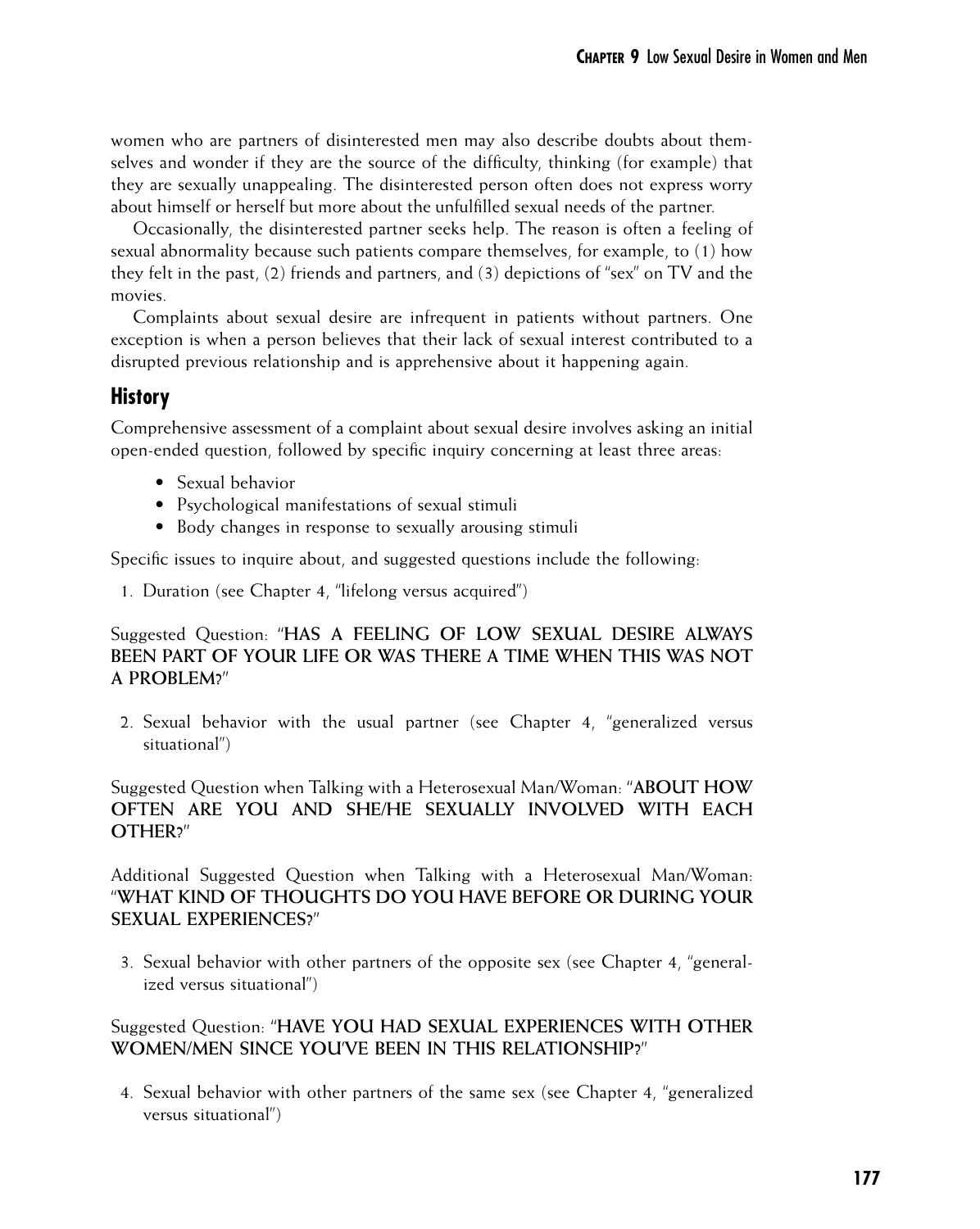### Suggested Question: **"Are you sometimes sexually aroused by thoughts of other men/women?**

Additional Suggested Question if the Answer is, "yes": **"Apart from thoughts, have you had sexual experiences with other men/women?"**

5. Sexual behavior through masturbatory sexual activity (see Chapter 4, "generalized vs. situational")

### Suggested Question: **"How frequently do you stimulate yourself or masturbate?"**

6. Psychological manifestations—fantasy (see Chapter 4, "generalized versus situational")

Suggested Question: **"How often do you have sexual daydreams (or fantasies)?"**

Additional Suggested Question: **"What do you fantasize about when masturbating?"** ALSO: **"What do you fantasize about when you're in the midst of a sexual experience with another person?"**

7. Psychological manifestations—response to pictures with a sexual theme (see Chapter 4, "generalized versus situational")

### Suggested Question: **"What do you think about and feel sexually when you see a picture or movie that has a sexual theme?**

8. Psychological manifestations—response to stories in literature (see Chapter 4, "generalized versus situational")

### Suggested Question: **"What do you think about and feel sexually when you read story in which something sexual occurs?"**

9. Body change—genital swelling [erection or vaginal lubrication] (see Chapter 4, "description")

Suggested QuestionwhenTalkingwith aMan/Woman:**"When you thinkabout something sexual, what happens to your penis/vagina?"**

Additional Suggested Question: **"Does it become hard/do you become wet?"**

10. Psychological accompaniment (see Chapter 4, "patient and partner's reaction to problem")

Suggested Question: **"When you are sexually uninterested, what thoughts are going through your mind?"**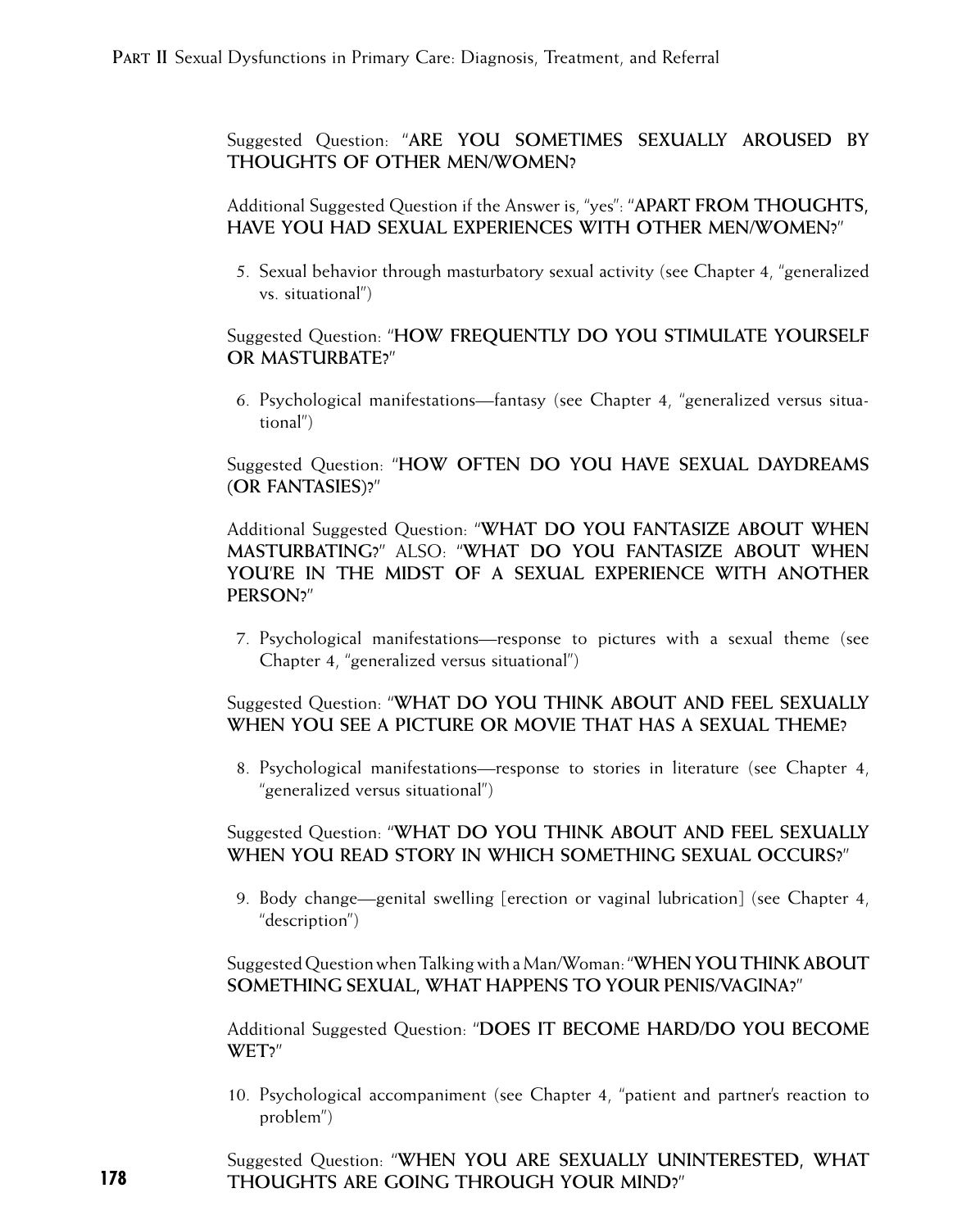### Addition Question: "**How does your wife (husband, partner) react?"**

Patients who regard answers to questions about sexual desire as private should *not* be expected to discuss these aspects of the topic (at least initially) in the presence of their partner (see Chapter 6). When a couple is interviewed together and someone is asked a question about something generally regarded as private, the fact of not answering the question might, itself, be revealing (i.e., if one partner does not want to answer a question about masturbation, the non-answer might convey to the other partner that there is secret information). Under such circumstances, it is best to avoid the question altogether. The clinician must be careful not to unwittingly coerce someone to disclose private information to a partner. Information that was obtained when someone was seen alone may emerge at a later time when a couple is seen together but this should occur only if the patient who previously asked for privacy takes the initiative.

Questions about thoughts and sexual fantasies (with masturbation or with a partner) are often regarded by patients as even more private than actual behavior. As a result, there may be obvious reticence to talk about what occurs in one's mind. Information about thoughts and sexual fantasies can be enormously revealing from a diagnostic point of view, since it may, for example, indicate a complete absence of sexual thought, a sexual desire for someone else, or, a different sexual orientation than what the person's behavior may have suggested.

## **Physical Examination**

The potential significance of the physical examination in HSD is signaled by the

patient's history. Considering the four subcategories described above, the acquired and generalized *loss* of sexual desire is the principal form in which a diagnostic physical examination is required. The major contrasting element separating the acquired/generalized pattern from the others is widespread change. Ordinarily one would not expect to find physical abnormalities with the other three forms because of the absence of such change: discrepancy in sexual desire, as well as situ-

The acquired and generalized loss of sexual desire is the principal form in which a diagnostic physical examination is required.

ational and lifelong/generalized disorders. With a desire discrepancy, interest continues to exist by both partners in the present as it was in the past, but it is nevertheless problematic because the two people function at different levels. Where sexual desire is situationally absent, interest continues as before except for one particular situation. In the lifelong/generalized form, if a physical abnormality existed it would also have been lifelong, a circumstance that is possible (e.g., a congenital disorder) but at the same time usually obvious.

 If a physical examination is part of the evaluation of acquired and generalized loss of sexual desire, what does one look for? Before attempting to answer this question, one must ask what loss of sexual desire represents. Is it, in fact, a disorder? Or is it a syndrome (a collection of symptoms resulting from several causes)? In most instances, the answer seems to be the latter. In that sense, loss of sexual desire resembles other phenomena such as loss of appetite for food, or fatigue (both are accompaniments of many different medical and psychiatric disorders from cancer to depression and neither are associated with any *specific* physical findings on examination).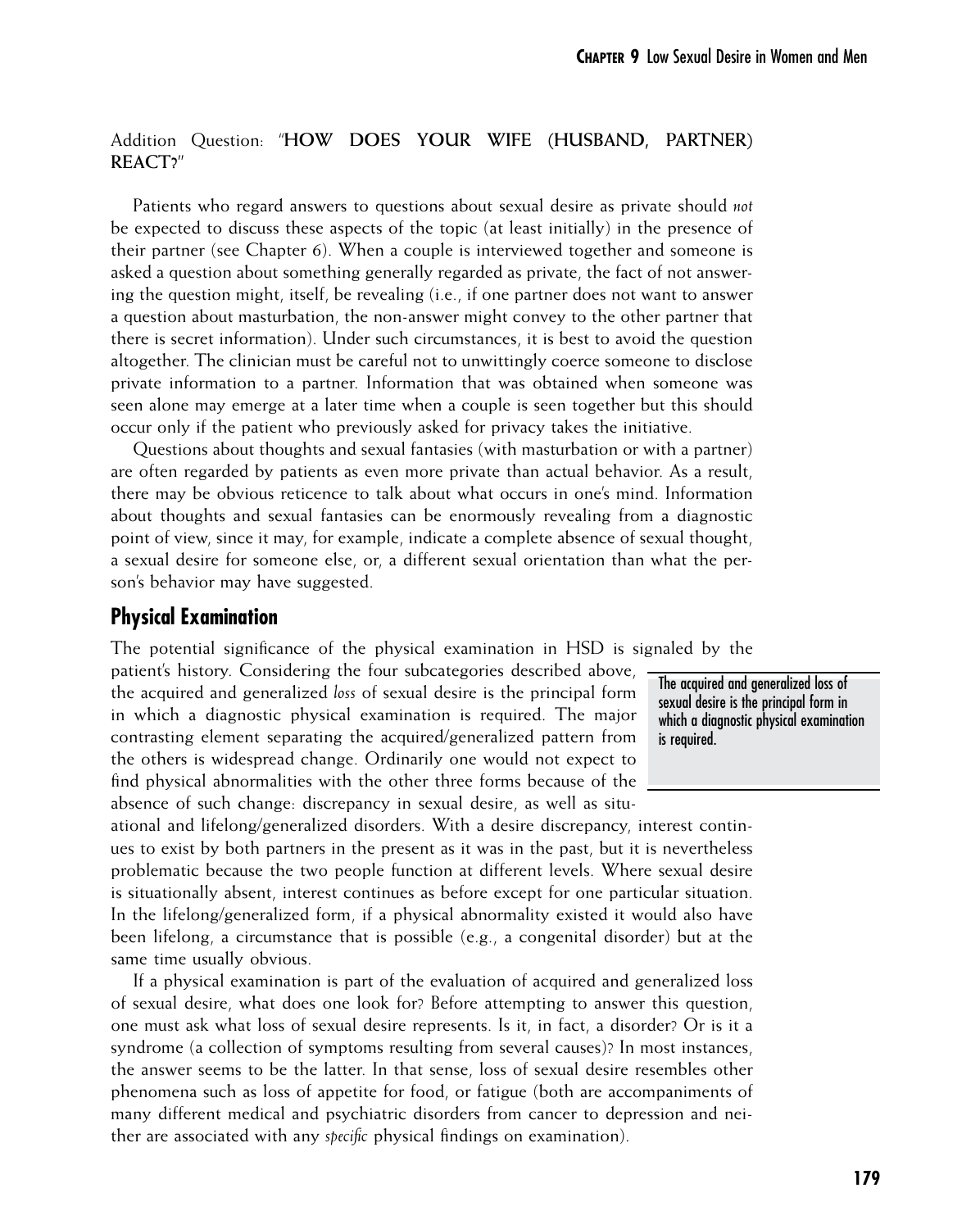When the complaint is loss of sexual desire and the history does not suggest a specific cause, one looks for evidence of generalized and previously unrecognized disease (e.g., renal or cardiac disease) in a physical examination. One would search also for the physical changes associated with abnormalities in endocrine function. The main endocrine disorders would be hypoandrogen states and hypothyroidism. Physical signs of low testosterone in men are often delayed; in women, they are often absent. Signs of hypothyroidism may be subtle. Since generalized disease and endocrine disorders can coexist, the presence of the former does not necessarily mean that the explanation for sexual desire loss has been found and that a search for an accompanying endocrine disorder is, therefore, unnecessary.

## **Laboratory Studies**

Since HSD is occasionally a result of a hormonal deficiency, laboratory studies usually become part of the evaluation process. In men, this should always involve a determination of the patient's serum testosterone and prolactin levels. Segraves<sup>17</sup> (p. 285) justifies this policy in the following ways:

- Low cost
- Possibility of overlooking treatable cause of a low desire complaint
- Difficulty in distinguishing psychological from endocrinological causation on the basis of history alone
- Negligible risk (i.e., venipuncture)

He further emphasizes the importance of too quickly attributing the cause of low desire to interpersonal discord, since low sexual desire may, itself, *result* in relationship conflict. In an effort to determine the cause of a low testosterone level and because of the negative feedback loop in relation to the pituitary gland, a follow-up test should be performed to determine the patient's Luteinizing Hormone (LH) status. Other clinicians propose a somewhat different format. Kaplan suggests that LH testing should coincide with testing for testosterone, free testosterone, prolactin, total estrogens, and thyroid status (for men)<sup>33</sup> (p. 289). Kaplan, and Rosen & Leiblum, suggest that Follicle Stimulating Hormone (FSH) be measured as well. $32,33$ 

 On the subject of laboratory investigation of sexual desire complaints in women, Segraves suggested that " . . . extensive endocrinological assessment of every case of inhibited sexual desire in females is not indicated" $\overline{17}$  (pp. 298-99). He adds that, since many gynecological conditions may interfere with sexual desire in nonspecific ways (e.g., causing dyspareunia), correction of the condition may be sufficient to reverse the sexual problem. As well, low sexual desire might occur in postmenopausal women as a result of uncomfortable or painful intercourse associated with the diminished vaginal lubrication. This symptom commonly accompanies atrophic vaginitis and is caused by lack of estrogen stimulation to a woman's vagina (see Chapter 13). The unusual patient with the complaint of diminished sexual desire but who also describes absent menstrual periods and galactorrhea should have a serum prolactin determination test performed. Kaplan differed from Segraves in suggesting that the hormone profile described in the previous paragraph be used in women as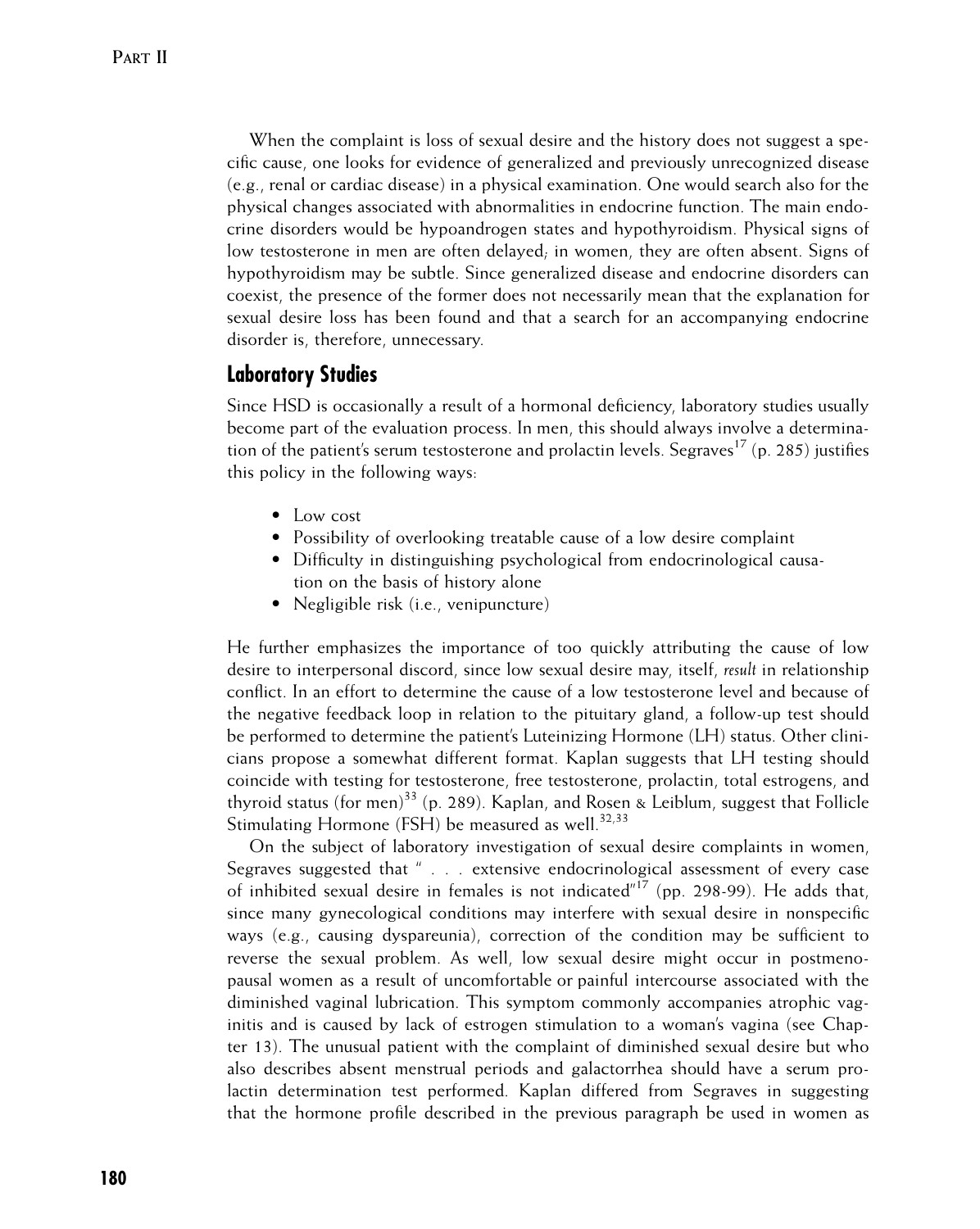well as men; the one exception being that estradiol be determined instead of total estrogens $^{33}$  (p. 289).

 Unrecognized, untreated, or uncontrolled medical and psychiatric disorders may become evident during the investigation of a sexual problem. Common sense dictates that, ordinarily, attention to the sexual problems be delayed until these other disorders are under control. Examples include the following<sup>6</sup>:

- Depression
- Alcohol or drug dependence
- Spouse abuse
- Active extramarital relationships
- Severe marital distress with imminent separation or divorce

## **Treatment of Hypoactive Sexual Desire Disorder**

*In many circumstances, the most important role of the primary care health professional is to carefully delineate the subcategory of desire difficulty and the possible etiology.* While carrying out this task, patients with HSD, regardless of cause, will usually appreciate the primary care clinician's initial step of encouraging them to agree to temporarily stop struggling with attempts at *sexual experiences* (no matter how favorable the circumstances) and to simply enjoy being *affectionate* with their partner.

Patients with HSD usually appreciate the primary care clinician's initial step of encouraging them to temporarily stop struggling with attempts at sexual experiences and to simply enjoy being affectionate with their partner.

The history of the couple often reveals that affectionate exchanges were common in the past but abandoned with the onset of the desire difficulties, since affection was interpreted as a prelude to an unwanted (and often refused) sexual encounter. Affection without the "threat" of any sexual consequence is usually a relief and something that is highly desired by the disinterested partner. This arrangement is easily accomplished in primary care, and the agreement is best made with both partners together so that there is no misinterpretation of directions or mutual blame.

### **Specific Treatment Approaches**

Specific treatment of a sexual desire disorder will result from the discovery of a specific cause. Limits to the involvement of a particular health professional depends on that person's skills and pattern of practice. An illustration of a specific cause is that of testosterone deficiency. For example, Sherwin showed that testosterone is beneficial in the loss of sexual desire associated with surgically induced menopause as a result of bilateral oophorectomy.<sup>19</sup> Also, testosterone may be helpful in medically induced menopause that results from the use of some cytotoxic agents and radiation in treatment of various cancers.<sup>34-36</sup> A second and more complex example of a specific etiology is the discovery and treatment of prostate cancer. In this instance, sexual counseling has a major role in program of care and would likely focus on "here-and-now" issues. The treatment program may involve the coordinated work of a nonpsychiatric physician and sex-specialist or mental health professional with interest and skills in the area of sexual rehabilitation. A third and potentially even more intricate example of a specific cause is loss of sexual desire after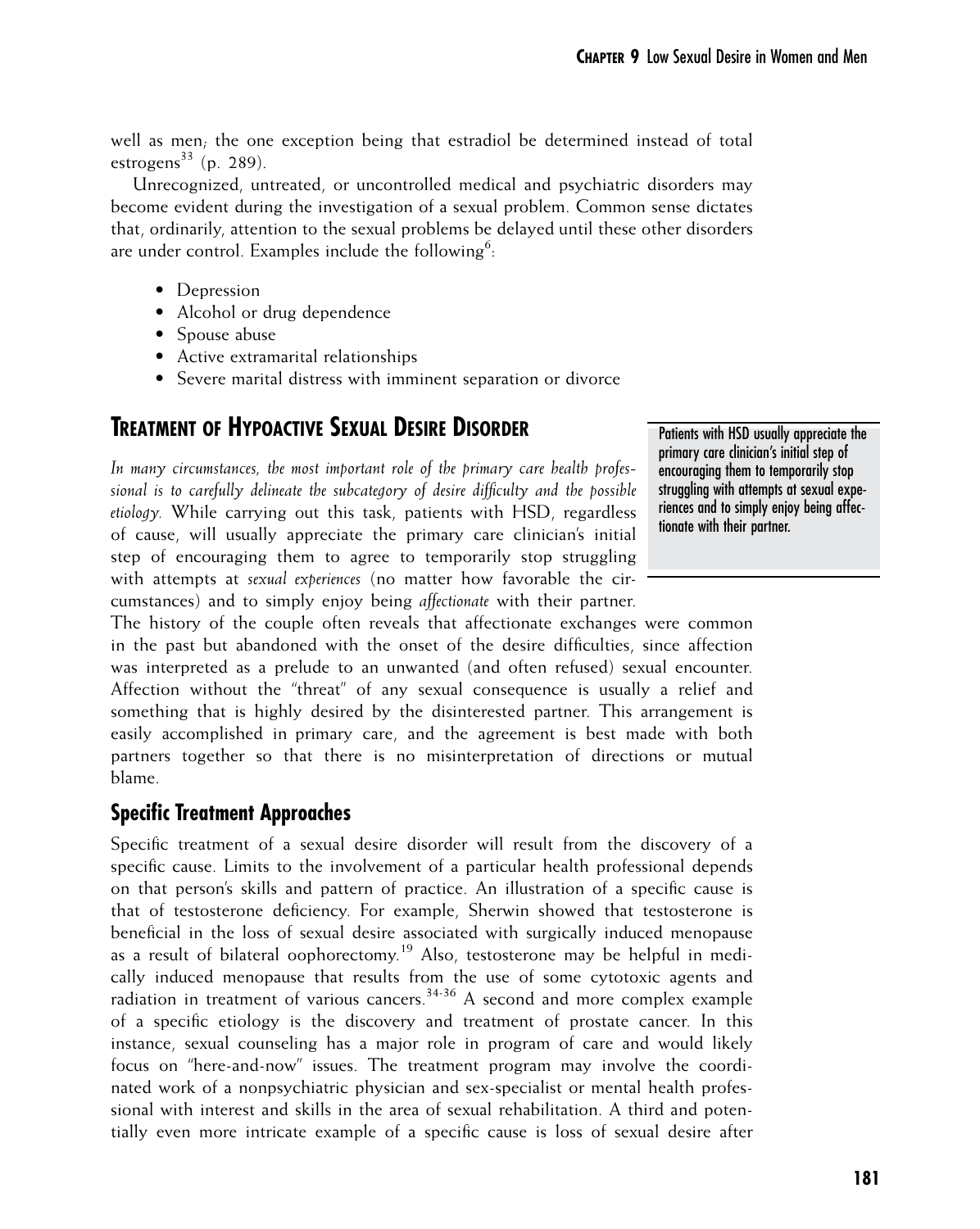sexual trauma. Counseling is pivotal in treatment and might well extend to past issues in the patient's life. The ongoing care of such a patient would optimally be undertaken by a health care professional with psychotherapy skills and comfort in talking about sexual issues.

### **Nonspecific Treatment Approaches**

Nonspecific methods for the treatment of a sexual desire disorder must be used if, as is often the case, specific explanatory factors cannot be pinpointed. Some clinicians and patients find that self-help books are useful in the initial care of a patient with nonspecific HSD.<sup>37</sup> Unfortunately, few such books exist.

 The subcategory of HSD should be considered in nonspecific treatment objectives and methods.

### *Sexual Desire Discrepancy*

Differences in sexual desire among sexual partners are so common as to possibly be universal. Considered from that perspective, one might then consider such differences to be "normal" rather than "pathological." The epidemiology of discrepancies in sexual desire should be conveyed to patients—not to delegitimize their complaint but to help them understand that other nonsexual issues may be significant contributors to the problem.

Primary care health professionals can assist partners in the following ways:

- 1. Understanding the role of extraneous influences on their sexual experiences (e.g., fatigue and preoccupation, especially in relation to the parenting of young children)
- 2. Talking candidly about the sexual expectations that each may have of the other
- 3. Appreciating the significance of "transition activities" (see following paragraph)
- 4. "Negotiating" a sexual activity compromise

Even before attempting to alter facets of sexual desire, attention should be paid to the role of "transition activities" (e.g., sporting activities or dinners alone). "It is no secret that modern living produces tremendous tension which often inhibits sexual interest, excitement, and performance . . . The type of transitions employed are of little moment, the important thing being that they help move [the patient] from a tense, pressured state to one which feels more comfortable and in which he or she is more open to sexual stimuli . . . When [transition activities] are done together [with a partner], they can function as a bridge into a shared building of arousal and enjoyable sexual activity<sup>"5</sup> (p. 95).

Viewing sexual desire discrepancies in the same way as other relationship discrepancies " . . . suggests a focus on both partners, rather than the more common practice of working only on the partner with less interest . . . we (try) to increase the desire of the one while at the same time trying to decrease that of the other<sup>15</sup> (p. 68).

Careful history-taking sometimes reveals that a difference in sexual desire actually represents a *diminution* on the part of one partner. This apparent decrease may actually represent a lowering of sexual desire to the patient's usual level after an initial period of "limerance," (the passionate intensity of a new romantic relationship). A sexual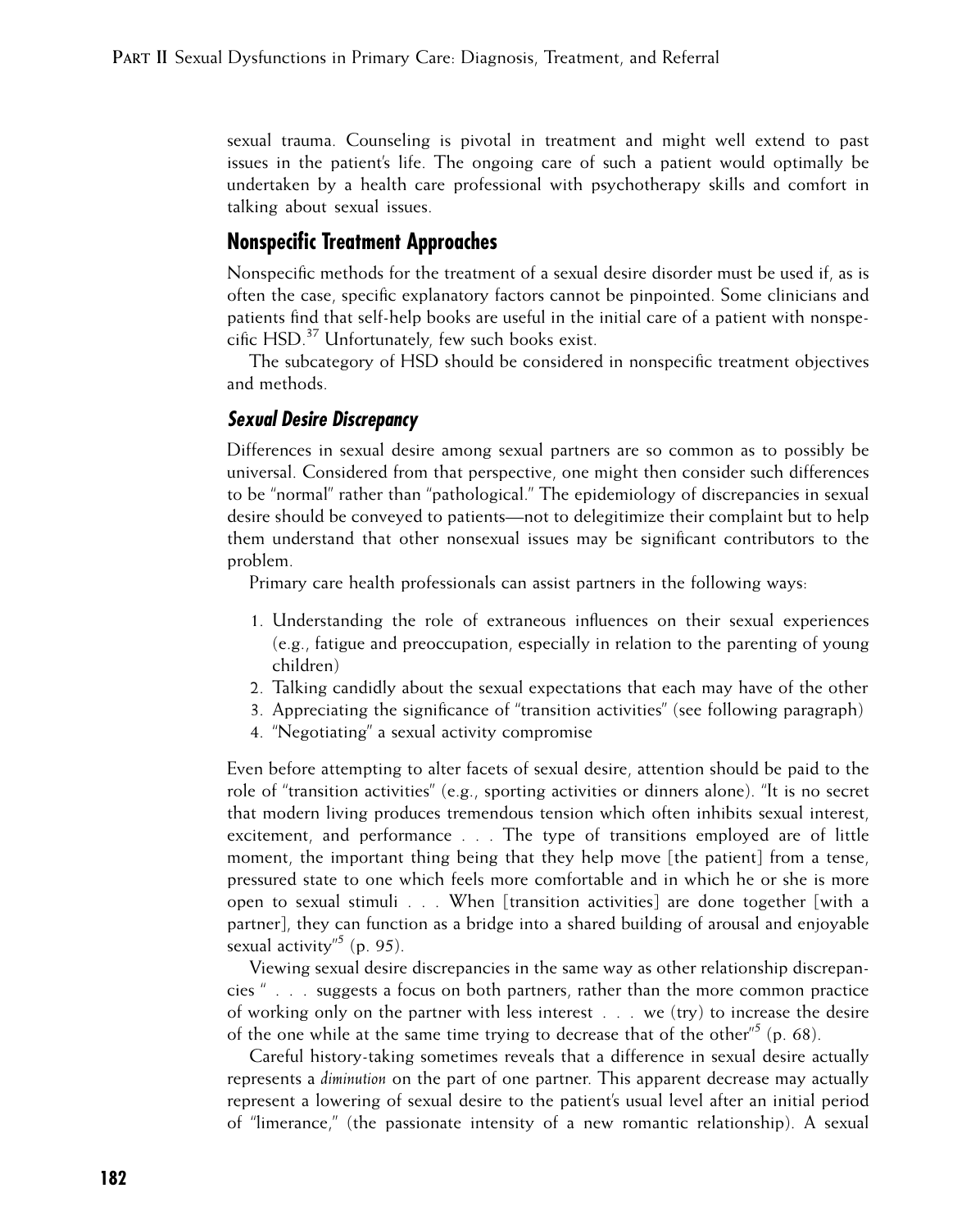desire discrepancy may then appear as a desire disorder that is acquired and generalized.

### *Lifelong and Generalized Absence of Sexual Desire*

Altering a lifelong absence of sexual desire is exceedingly difficult at any level of care, primary or otherwise. If the major treatment purpose is one of substantially enhancing the patient's level of sexual desire, an approach at any level will likely, in ordinary circumstances, not be productive. However, one reasonable treatment objective is the reversal of any concomitant sexual dysfunction. For example, a woman patient with this form of HSD may also be anorgasmic. While becoming orgasmic may not result in much change in her sexual desire level, sexual events may become more pleasurable for her and as a result cause less tension in the couple's relationship. (In instances of low sexual desire, disappointment usually follows an expectation that an improvement in the *quality* of sexual experiences results in an increase in the *quantity*). In the absence of an associated sexual dysfunction, treatment to help the couple *adapt* to this situation could be potentially quite beneficial. Even accomplishing this objective can be difficult and time-consuming and is probably best undertaken by a sex-specialist with counseling skills, or a mental health professional comfortable and skilled in talking about sexual and relationship issues.

### *Acquired and Generalized or Situational Absence of Sexual Desire*

#### **Psychological Treatment Methods**

Nonspecific treatment methods for HSD are usually psychologically based, involve counseling or psychotherapy, and involve individuals or couples. Techniques vary and include:

- Psychodynamic and interpersonal approaches<sup>16,39,40</sup>
- Cognitive and behavioral methods<sup>6,41,42</sup>
- Systems and interactional approaches $43,44$

Unfortunately, little consensus exists concerning treatment approaches to nonspecific HSD. Also, not all health professional groups have the requisite interest, knowledge, or training in the use of these various treatment techniques. The situational absence of sexual desire requires psychologically-based treatment methods only.

#### **Hormonal Treatment: Men**

Hormonal treatments have been used for nonspecific HSD. For example, some men who complain of "impotence" have an HSD rather than an erectile difficulty. Physicians will sometimes attempt a trial of testosterone for their male patients with the general concern of "impotence" without ascertaining whether a desire disorder exists and is, in fact, primary. Segraves is unequivocal in his opinion: "Some physicians routinely prescribe exogenous testosterone to men with sexual complaints without determining baseline values or even monitoring the serum testosterone response to exogenous androgens. There is little justification for such an approach"<sup>17</sup> (p. 288). Beyond this opinion, physicians must be concerned about exogenous testosterone accelerating the growth of an existing but occult prostatic cancer or the risk of prostate cancer development.<sup>45</sup>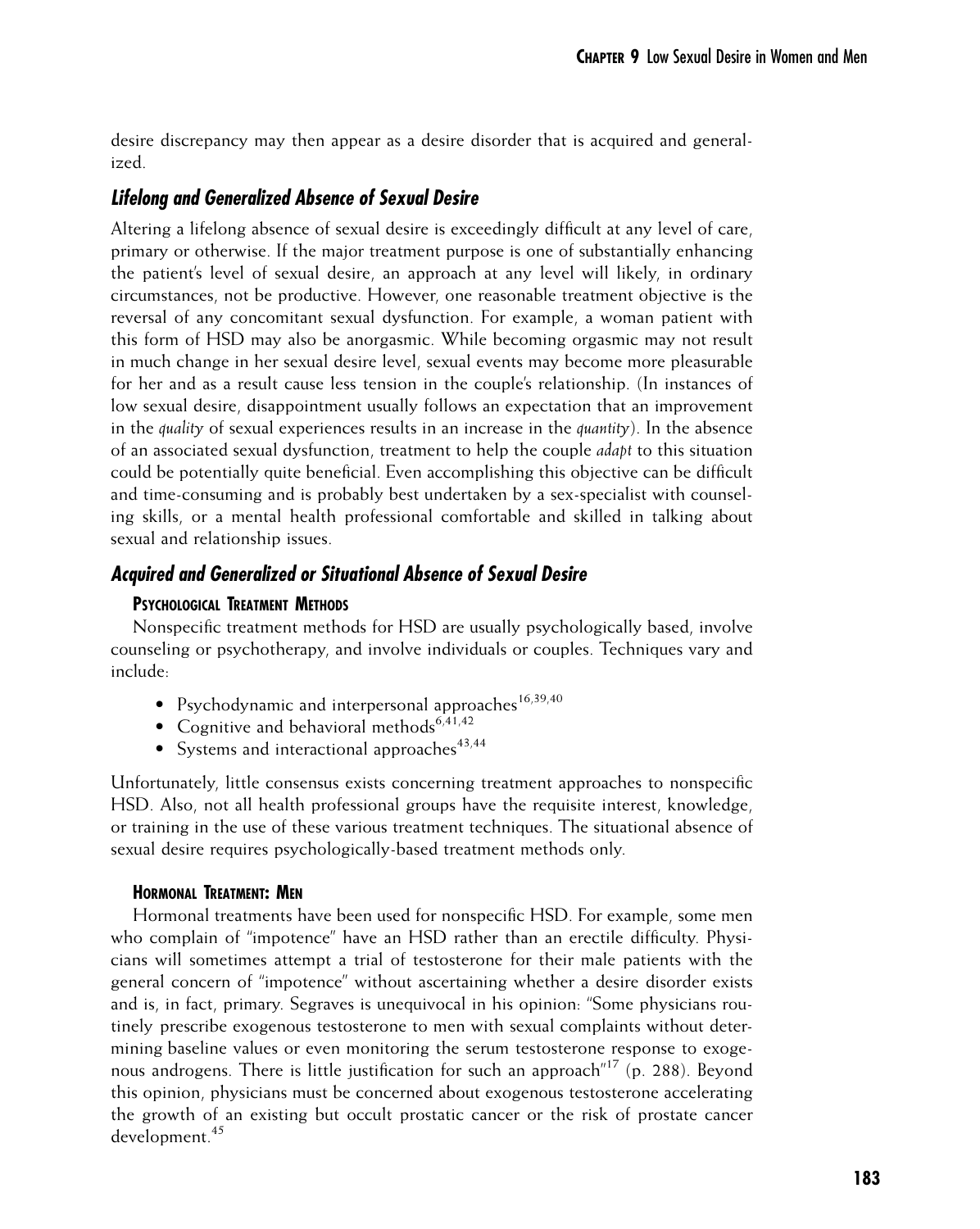#### **Hormonal Treatment: Women**

There is considerable controversy over the use of androgens in the treatment of a sexual desire disorder in postmenopausal women. (Kaplan is adamant in saying that testosterone "has no place in the treatment of *premenopausal* women" (italics added) with normal testosterone levels) $^{33}$  (p. 278).

Other than specific research, Sherwin speculates that testosterone may be helpful to women who report diminished libido *beginning* in the perimenopausal time period.<sup>20</sup> Kaplan also suggests that physiological doses (of testosterone) present little risk and that "a brief trial is justified in postmenopausal women with a global loss of libido whose T (testosterone) levels are abnormally low . . . or in the low-normal ranges. (She considered 20-25 ng/dl to be the lower limit of normal levels according to her clinical experience and a survey of medical texts)<sup>33</sup> (p. 279).

 In contrast to the encouragement of Sherwin and Kaplan, Segraves regards the use of testosterone in the care of women with a sexual desire disorder to be "clearly experimental"<sup>17</sup> (pp. 294-5) and suggests caution for the following reasons:

- 1. The studies have not been properly controlled
- 2. Doses used exceed physiological levels
- 3. Side effects can be unpleasant
- 4. There is lack of clarity about the effect on sexual desire of variations in androgens within the normal physiological (versus subphysiological) range that women experience

Others have also been circumspect about promoting testosterone for the care of postmenopausal women with a sexual desire disorder because of evidence for its possible role in the development of breast cancer. Dorgan and her colleagues conducted a prospective study that involved examining blood that was donated up to 10 years before. Women who subsequently developed breast cancer (compared to healthy controls) had significantly higher serum levels of the adrenal androgens dehydroepiandrosterone (DHEA), its sulfate (DHEAS), and its metabolite 5-androstene-3b,17b-diol  $(ADIOL).$ <sup>46,47</sup>

There is concern about the role of sex steroids in the etiology of cardiovascular disease in postmenopausal women, particularly over the potentially negative effect of testosterone on lipid levels. Sherwin et al. reviewed the literature on this subject and concluded that "the evidence that testosterone decreases HDL (high density lipoprotein cholesterol) and increases LDL (low density lipoprotein cholesterol) is impressive." She nevertheless found a different result in her own subjects.<sup>48</sup> She compared the effect of different hormone treatment approaches on the lipoprotein lipid profiles of three groups of women who had undergone total hysterectomy and bilateral salpingooophorectomy: a combined estrogen-androgen preparation (containing 150 mg of testosterone enanthate), estrogen alone, and an untreated group. She reported "no between-group differences in total cholesterol, triglycerides, high-density lipoprotein, or low-density lipoprotein values. Nor was the low density/high density lipoprotein ratio significantly different between groups. . . ."

Research findings on the effect of testosterone on lipids in postmenopausal women are contradictory. Phillips and his colleagues found that free testosterone (in contrast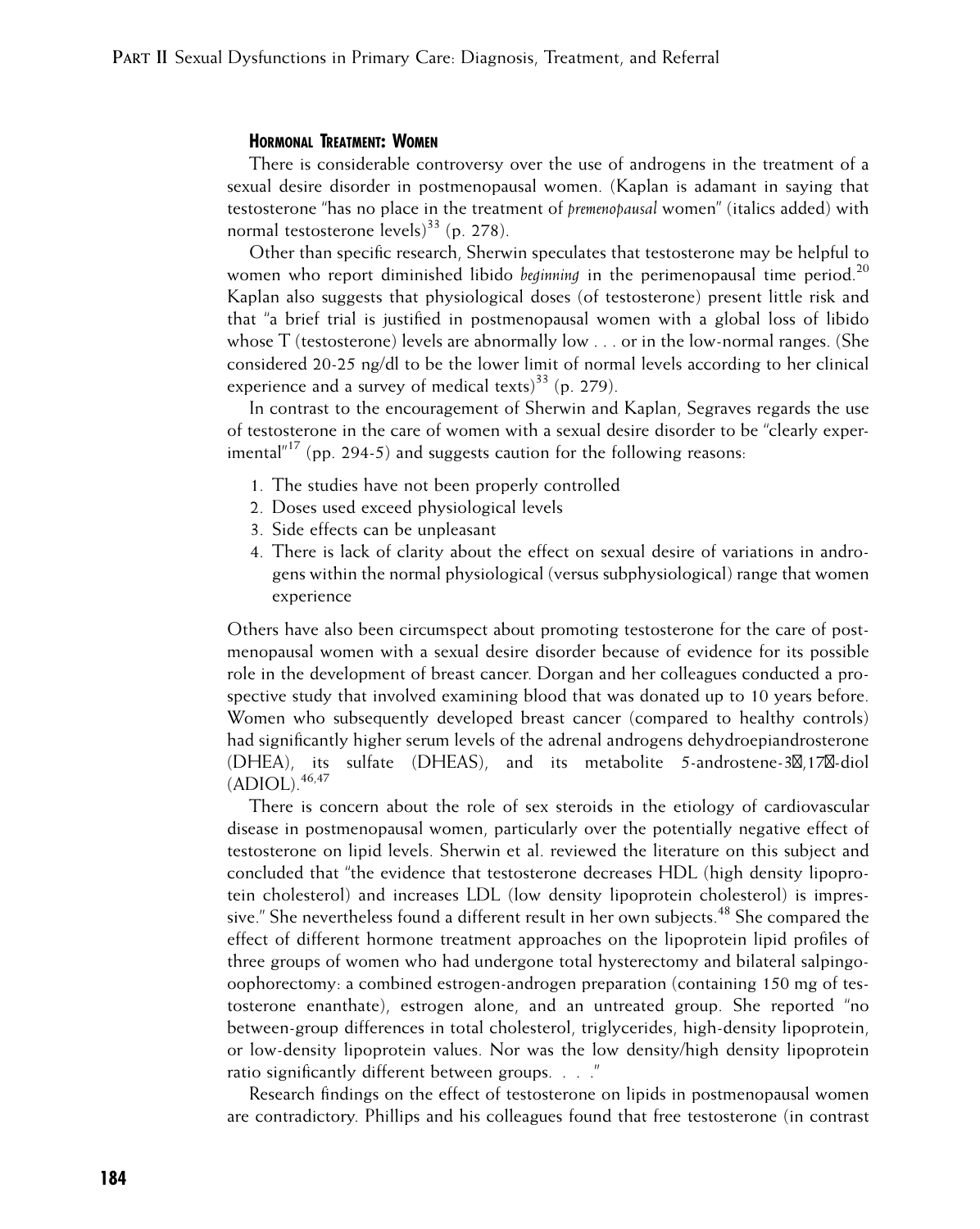to total testosterone) was significantly related (positively) with coronary artery disease in a group of 60 postmenopausal women undergoing coronary angiography.<sup>49</sup> The authors speculated that an elevated free testosterone level might be a risk factor for coronary atherosclerosis.

 In her research on women who experienced surgically induced menopause, Sherwin considered the possibility of an equal and opposite effect of each hormone (estrogen and androgens) that masked the effect of testosterone alone.<sup>48</sup> Another study found that

testosterone prevented (to a small degree) the rise in HDL cholesterol that was seen in oophorectomized women given estrogen alone.<sup>50</sup> The same authors found in yet another study that testosterone decreased LDL cholesterol.<sup>51</sup> The complexity of the issue was further illustrated by the unpublished finding that estrogen alone and estrogen-testosterone implants resulted in lower LDL and increased HDL cholesterol but that estrogentestosterone implants in heavy smokers produced a fall in HDL cholesterol.<sup>52</sup> Some speculate that the mode of administration of the hormones may have a role in explaining the contradictory findings.<sup>48</sup>

In summary, testosterone seems beneficial to women with an androgen deficit as a result of surgically (and probably medically) induced menopause and diminished sexual desire. There is *no* reported evidence that testosterone is useful in the treatment of sexual desire difficulties Testosterone seems beneficial to women with an androgen deficit as a result of surgically (and probably medically) induced menopause and diminished sexual desire. There is no reported evidence that testosterone is useful in the treatment of sexual desire difficulties in men or postmenopausal women who have experienced a naturally occurring menopause. Some evidence exists that it may be harmful.

in men or postmenopausal women who have experienced a naturally occurring menopause. Some evidence exists that it may be harmful.

## **Treatment Outcome of Hypoactive Sexual Desire**

Despite the enormity of the problem of HSD in extent (in the general population) and depth (in the individual), the voluminous scientific literature on the subject, and the many treatment approaches that have been described (often with confidence in their utility), there is not a great deal of information concerning treatment results. The two existing long-term follow-up studies of treatment of low sexual desire are generally quite discouraging. De Amicis et al. found that three years after treatment, "desire for sexual contact and frequency of sexual contact, clearly demonstrate a lack of sustained success for both men and women.<sup> $153$ </sup> Despite the absence of change in the specific problem, both men and women reported continued improvement in "satisfaction in [the] sexual relationship," and women also reported persistent improvement in the "frequency of orgasm through masturbation and genital caress." Hawton et al. reported on a prospective follow-up study of sex therapy undertaken for various sexual disorders.<sup>54</sup> Treatment occurred between one and six years earlier and at least one partner was interviewed in 75% of cases. The effects of treatment in instances of "female impaired sexual interest," "showed a *marked deterioration* (italics added) . . . when compared with post-treatment outcome. This finding is accentuated by the fact that even post-treatment outcome for this problem was relatively modest."

There are only a handful of controlled treatment studies of HSD. O'Carroll reviewed the only eight that he could find that met his (gradually expanding) inclusion criteria for his search.<sup>7</sup> These included two psychotherapy studies, three drug or hormone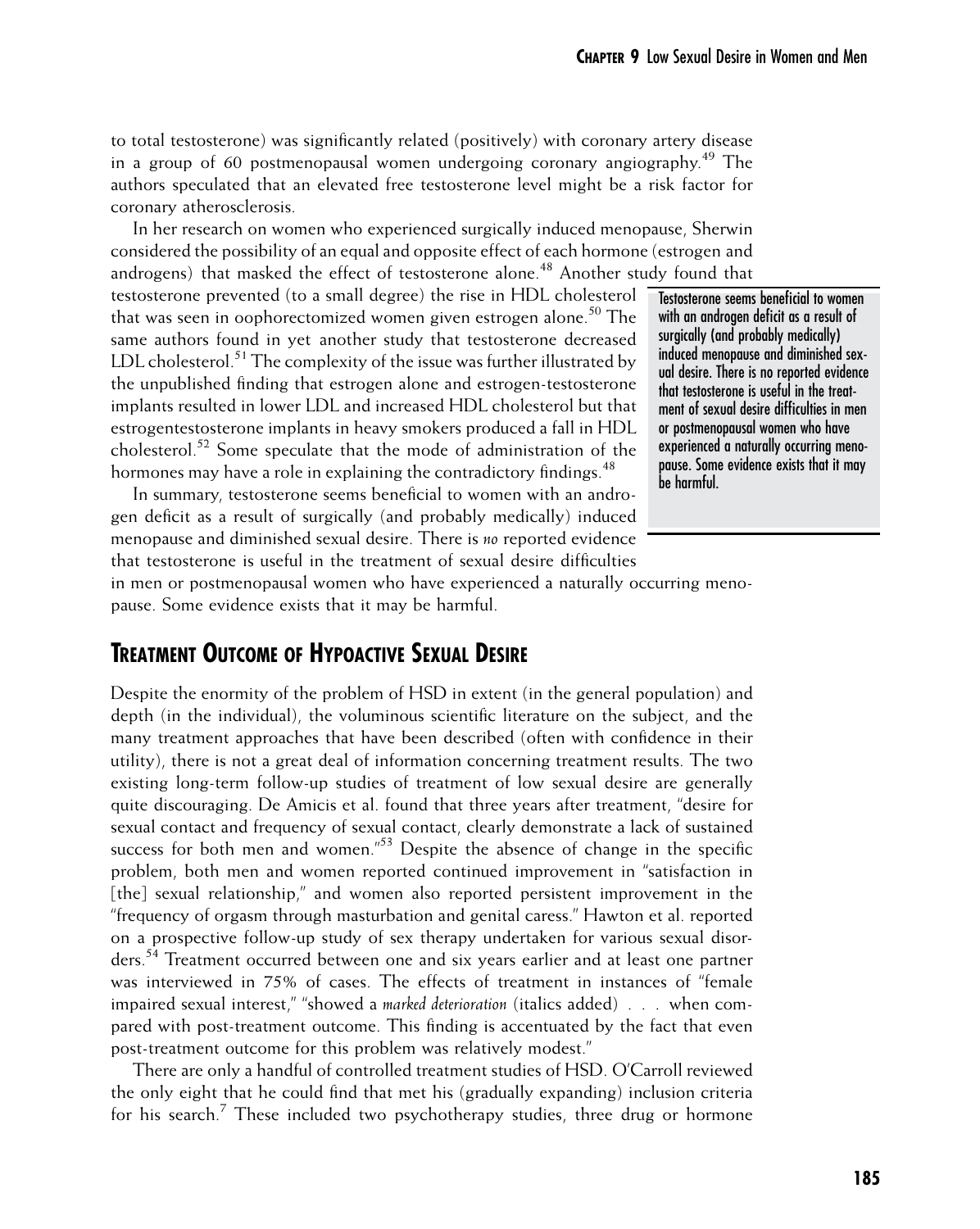studies, and three studies that combined the two methods. Of this review, he concluded that "if only studies which had specified (and analyzed) a discrete subject group who presented with low sex interest had been accepted, one would have been left with a single controlled treatment study which used only ten subjects!"

The one study about which O'Carroll wrote compared ten men with HSD to ten men with erectile dysfunction.<sup>55</sup> All initially had normal testosterone levels and all were treated with high-dosage testosterone or placebo using a double-blind crossover design. The HSD men responded with a significantly increased level of frequency of sexual thoughts. O'Carroll concluded that "high dosage testosterone treatment may have a modest role to play in the treatment of some eugonadal men who present with low sex interest."7

Leiblum and Rosen reviewed factors associated with treatment outcome found by those who presented case histories in their multi-authored book "Sexual Desire Disorders."56 Success was particularly linked (p. 453) to desire problems affecting men who were in their 30s, 40s, and 50s and who reported concomitant sexual dysfunctions (especially erectile difficulties) and, in the case of couples, commitment to the marriage (despite relationship discord) and the treatment process (p. 454). Unsuccessful outcome of treatment was especially evident (p. 454) when there were secrets in the marital relationship, history of chronic alcoholism, religious orthodoxy, history of depression, organic erectile dysfunction, and "major body image problems."

## **Indications for Referral for Consultation or Continuing Care by a Specialist**

Etiological heterogeneity of HSD means that therapeutic versatility is a necessity. The required range of skills will not likely be in the armamentarium of all primary care clinicians. Referral may become necessary and the kind of health professional to whom a referral is made will depend on the knowledge and skills of each and the apparent cause of the disorder.

## **Specific Causes of HSD**

The capabilities of the primary care clinician may or may not encompass the treatments required for patients with specific causes of HSD. One or several visits with a consultant from a different discipline may be needed and may be all that is necessary. However, in complex circumstances it may also be advisable to complement one's own care (over an extended time period) with that of another health professional who has different skills.

- One example of a specific cause of HSD that sometimes requires only a consultation is the diagnosis of major depression. While most patients with this diagnosis are entirely cared for by primary care health professionals, in some instances, physicians in primary care might provide antidepressant medication and psychotherapy to the patient after consultation and advice from a psychiatrist or psychotherapist.
- Another example of a specific cause of HSD that may require more than simple consultation is the loss of sexual desire associated with the diag-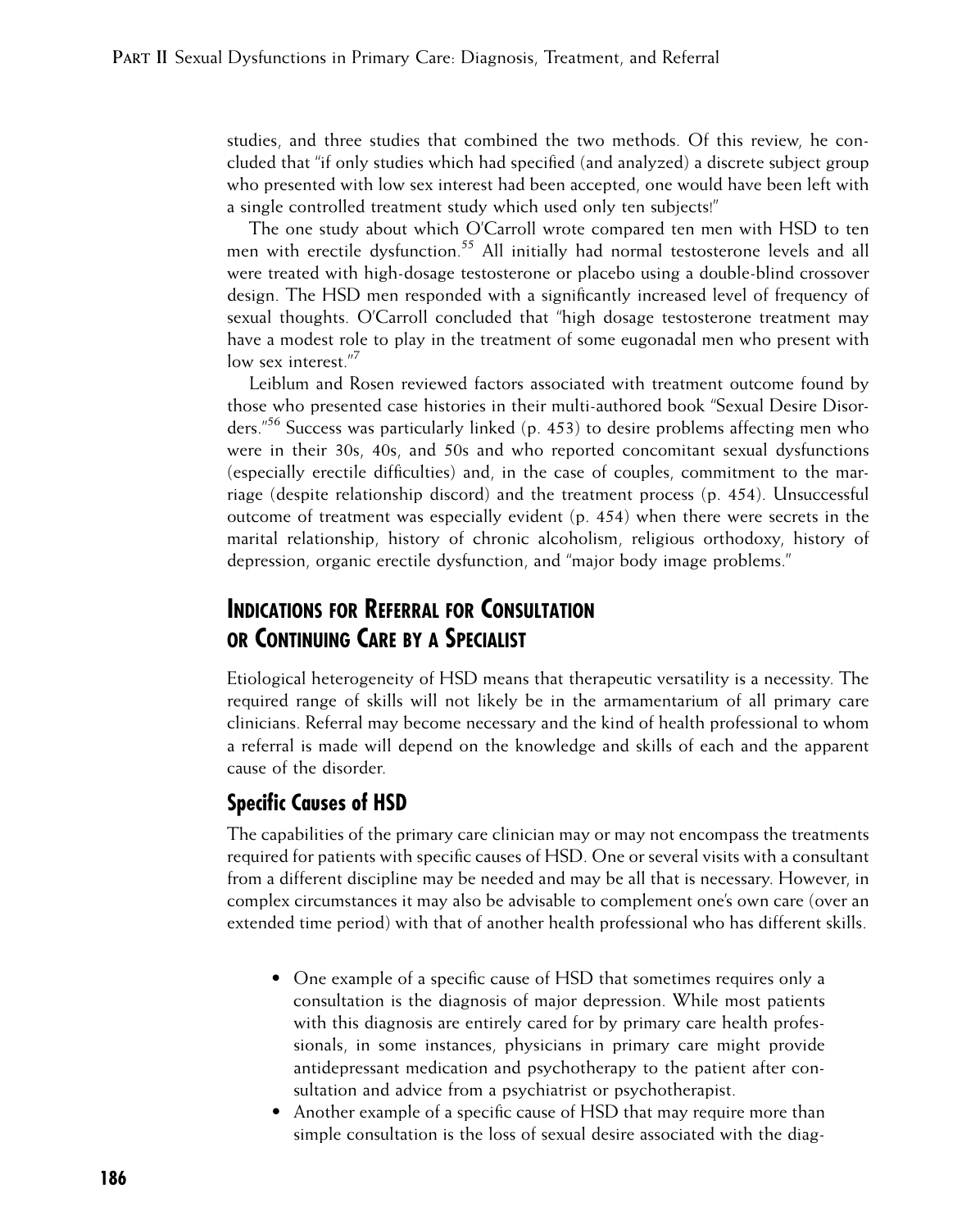nosis and treatment of prostate cancer. This situation may require asking the advice of a medical specialist and the continuing cooperative efforts of the primary care clinician and a sex-specialist with counseling skills.

• A third example of a specific cause of HSD that may involve ultimate transfer of the patient to another health professional is that of sexual trauma (see "Sexual Sequelae of Child Sexual Abuse in Adults: Sexual Issues and Questions" in Chapter 8). A primary care professional may provide acute care but the needs of the patient may require ongoing intensive care from a mental health professional who has psychotherapeutic skills and is also comfortable with sexual topics.

## **Nonspecific Causes of HSD**

The care of an individual or couple where HSD is a concern, and for which no explanation has become apparent after investigation, reasonably suggests referral—at least for brief consultation, and often for continuing care. Despite the great frequency of the problem in the general population, nonspecific HSD is, *generally, not* a disorder amenable to care at the generalist level. *Careful subclassification and investigation are the most important responsibilities of the primary care clinician when considering nonspecific HSD, and they will determine the direction of referral*. In most instances, the most helpful professional is a sex therapist or sexual medicine specialist with counseling skills.

- Desire discrepancies occasionally do not respond to intervention at the primary care level. Consideration might then be given to referral to a mental health professional who is also comfortable with couples and in talking about sexual issues. Even then, referral should probably be reserved for circumstances that, if they continue, may threaten the continuity of the relationship.
- HSD that is lifelong and generalized often presents with questions about the continuity of a current relationship. Care of the patient or couple who appear in these complex and potentially turbulent circumstances should be undertaken by a sex therapist or sexual medicine specialist with a mental health professional background.
- The acquired and generalized form of HSD arises from several sources (see above) and the apparent origins (there may be more than one) influence the direction of referral. Because (1) the nature of such complaints are perplexing and intricate, (2) etiological clarity is often lacking, (3) disappointment and (often) anger is generated by the sexual change, and (4) because the partners are usually disappointed when they discover that expectations of return to previous sexual desire status often is not realized, treatment at the primary care level is not suggested. In most instances sex therapists or sexual medicine specialists, should be involved in treatment, at least on a consultation level if not in the continuing care of such individuals or couples.
- HSD that is acquired and situational occurs for a multiplicity of reasons and each one requires a different referral approach. For example, some instances are clearly a result of relationship discord, and the appropriate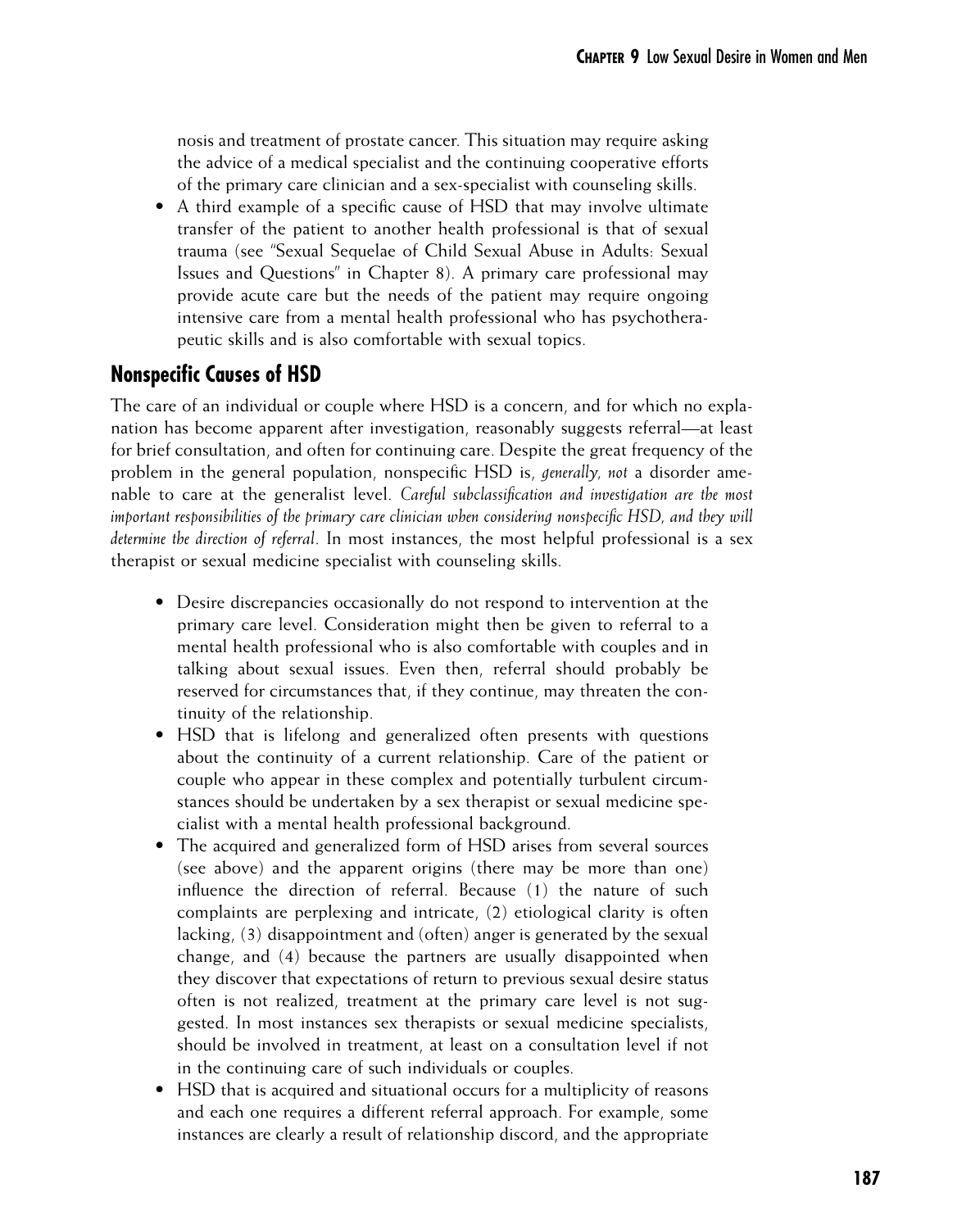person to be caring for such a couple would be a mental health professional interested in relationship therapy. Other instances may represent a disorder such as the Madonna/Prostitute Syndrome (discussed earlier in this chapter), for which treatment is quite intricate and warrants referral to a mental health professional for continuing care. Yet other cases are a result of sexual issues specific to a couple (e.g., odors) and in that instance, should be referred to a sex therapist.

## **Summary**

The problem of low sexual desire or Hypoactive Sexual Desire Disorder (HSD) requires subclassification into syndromes that denote at least four possibilities:

- A desire discrepancy
- A disorder that is lifelong and generalized
- A disorder that is acquired and generalized
- • A disorder that is acquired and situational

In general, low or absent sexual desire is the most common sexual complaint heard by health professionals, and about one third of women and one sixth of men answering a community survey report having had this experience for several months during the last year. Testosterone seems to be the "libido hormone" for men and women in that withdrawal of this substance has profound effects on sexual desire in both. Elevated Prolactin has a similar effect. HSD seems to arise from many different sources, hence the application of the term: *final common pathway*. When compared to normal controls, biologically related studies of healthy people with HSD have found some testosterone determinations and nocturnal penile tumescence differences in men, but no differences in women. HSD is associated with the following:

- A variety of general medical conditions
- Gynecologic and urologic disorders
- Psychiatric disorders
- Substance abuse
- Other sexual and gender identity disorders
- • Intrapersonal difficulties
- • Relationship discord

 The investigation of HSD requires history-taking, physical examination for generalized disorders, and selective laboratory studies. The most valuable contribution of primary care professionals to patients with HSD is correct subclassification and investigation of the etiology. Treatment of HSD depends on the reason for the disorder. The more specific the etiology, the more specific the treatment, and the more specific the treatment, the more might be reasonably undertaken in primary care—alone or together with another health professional. Nonspecific HSD (apart from the problem of a desire discrepancy) generally requires referral to a health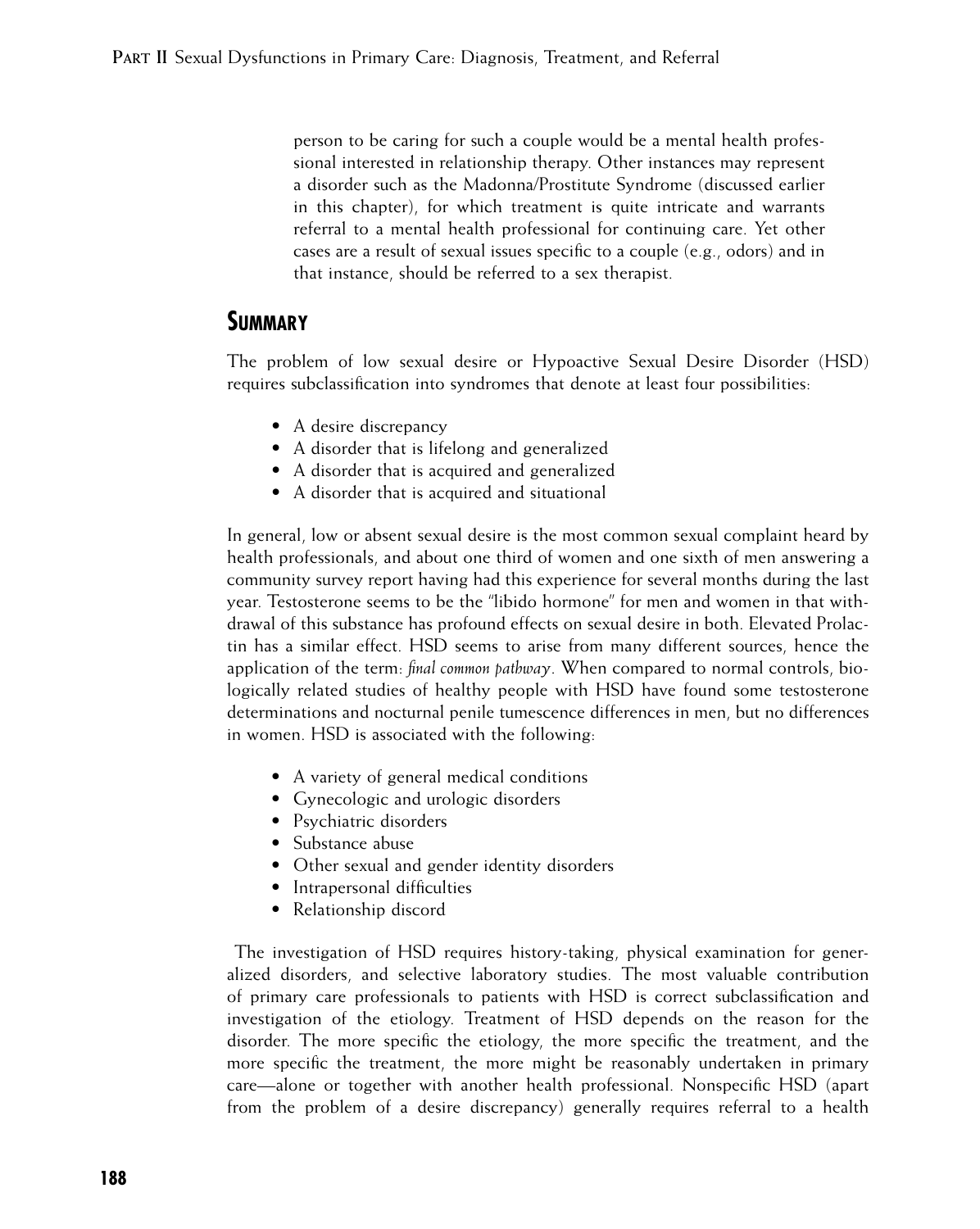professional who specializes in the counseling and therapy of people with sexual difficulties.

### **REFERENCES**

- 1. Levine SB: *Sexual life*: *a clinician*'*s guide*, New York, 1992, Plenum Press.
- 2. Freud S: The transformations of puberty: [3] the libido theory. In Freud S: *On sexuality*: *three essays on the theory of sexuality and other works*, Middlesex, 1905/1977, Penguin Books, pp. 138-140.
- 3. Segraves T: Drugs and desire. In Leiblum SR, Rosen RC (editors), *Sexual desire disorders*, New York, 1988, The Guilford Press, pp. 313-347.
- 4. Kinsey AC, Pomeroy WB, Martin CE: *Sexual behavior in the human male*, Philadelphia and London, 1949, W.B. Saunders.
- 5. Zilbergeld B, Ellison CR: Desire discrepancies and arousal problems in sex therapy. In Leiblum SR, Pervin LA (editors): *Principles and practice of sex therapy*, ed 1, New York, 1980, The Guilford Press, pp. 65-101.
- 6. LoPiccolo J, Friedman JM: Broad-spectrum treatment of low sexual desire: integration of cognitive, behavioral, and systematic therapy. In Leiblum SR, Rosen RC (editors): *Sexual desire disorders*, New York, 1988, The Guilford Press, pp. 107-144.
- 7. O'Carroll R: Sexual desire disorders: a review of controlled treatment studies, *J Sex Res* 28:607-624, 1991.
- 8. *Diagnostic and statistical manual of mental disorders*, ed 4, Washington, 1994, American Psychiatric Association.
- 9. *Diagnostic and statistical manual of mental disorders*, ed 4, *primary care version*, 1995, Washington, American Psychiatric Association.
- 10. *Diagnostic and statistical manual of mental disorders*, ed 3, 1980, Washington, American Psychiatric Association.
- 11. Kaplan HS: *Sexual aversion*, *sexual phobias*, *and panic disorder*, New York, 1987, Brunner/ Mazel, Inc.
- 12. Laumann EO et al: *The social organization of sexuality*: *sexual practices in the United States*, Chicago, 1994, The University of Chicago Press, pp. 35-73.
- 13. Frank E, Anderson C, Rubenstein D: Frequency of sexual dysfunction in normal couples, *N Engl J Med* 299:111-115, 1978.
- 14. Segraves KB, Segraves RT: Hypoactive sexual desire disorder: prevalence and comorbidity, *J Sex Marital Ther* 17:55-58, 1991.
- 15. Kinsey AC et al: *Sexual behavior in the human female*, Philadelphia and London, 1953, W.B. Saunders.
- 16. Levine SB: Intrapsychic and individual aspects of sexual desire. In Leiblum SR, Rosen RC (editors): *Sexual desire disorders*, New York, 1988, The Guilford Press, pp. 21-44.
- 17. Segraves T: Hormones and libido. In Leiblum SR, Rosen RC (editors): *Sexual desire disorders*, New York, 1988, The Guilford Press, pp. 271-312.
- 18. Schwartz MF, Bauman JE, Masters WH: Hyperprolactinemia and sexual disorders in men, *Biol Psychiatry* 17:861-876, 1982.
- 19. Sherwin BB, Gelfand MM, Brender W: Androgen enhances sexual motivation in females: a prospective, crossover study of sex steroid administration in the surgical menopause, *Psychosom Med* 47:339-351, 1985.
- 20. Sherwin BB: Menopause and sexuality, *Can J Obstet*/*Gynecol Women*'*s Health Care* 4:254-260, 1992.
- 21. Donahey KM, Carroll RA: Gender differences in factors associated with hypoactive sexual desire, *J Sex Marital Ther* 19:25-40, 1993.
- 22. Schiavi RC et al: Pituitary-Gonadal function during sleep in men with hypoactive sexual desire and in normal controls, *Psychosom Med* 50:304-318, 1988.
- 23. Schreiner-Engel P et al: Low sexual desire in women: the role of reproductive hormones, *Horm Behav* 23:221-234, 1989.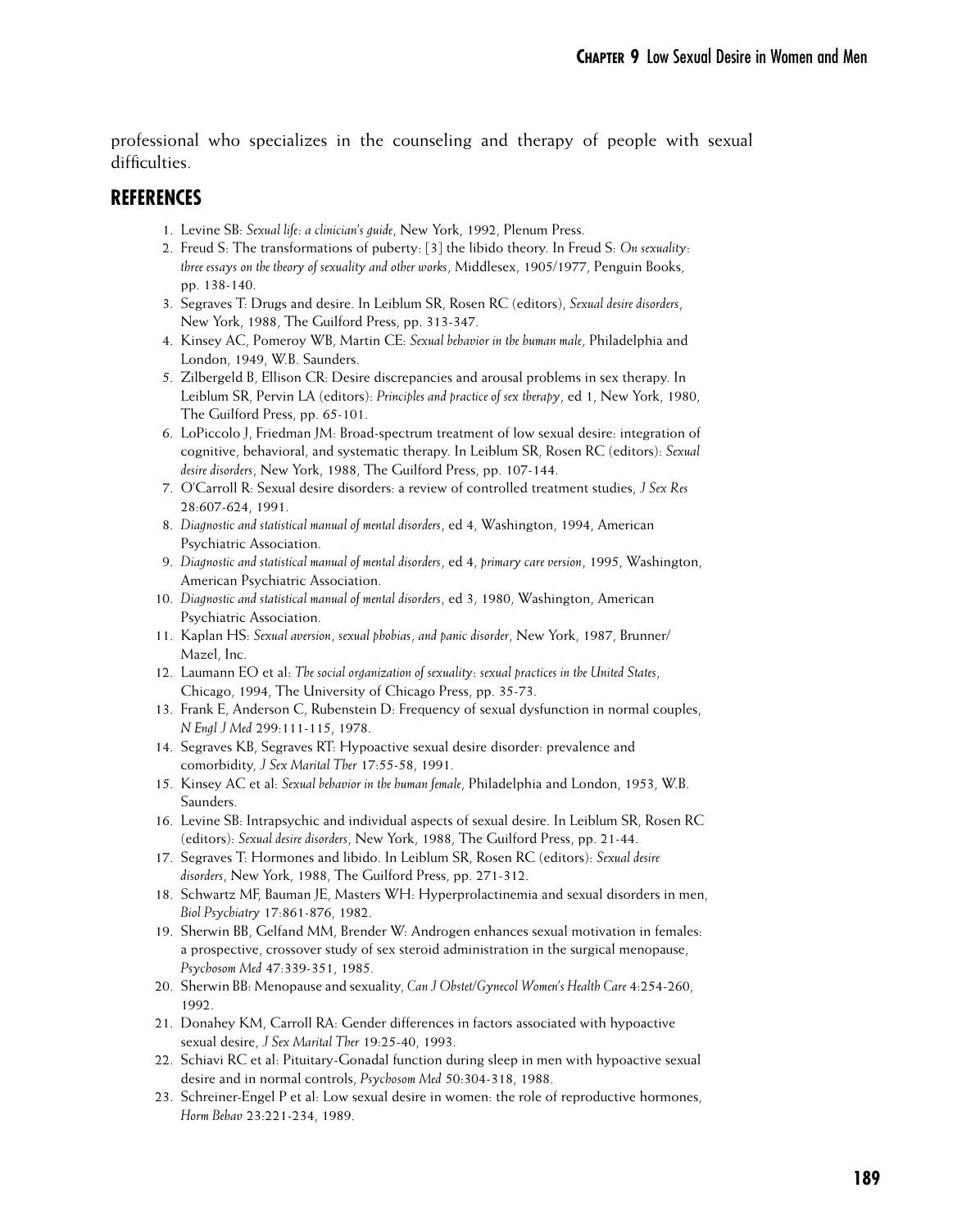- 24. Bullard DG: The treatment of desire disorders in the medically ill and physically disabled. In Leiblum SR, Rosen RC (editors): *Sexual desire disorders*, New York,1988, The Guilford Press, pp. 348-384.
- 25. Nofzinger EA et al: Sexual function in depressed men, *Arch Gen Psychiatry* 50:24-30, 1993.
- 26. Schreiner-Engel P, Schiavi RC: Lifetime psychopathology in individuals with low sexual desire, *J Nerv Ment Dis* 174:646-651, 1986.
- 27. Segraves T: Overview of sexual dysfunction complicating the treatment of depression, *J Clin Psychiatry* 10:4-10, 1992.
- 28. Becker JV: *Impact of sexual abuse on sexual functioning*. In Leiblum SR, Rosen RC (editors): *Principles and practices of sex therapy*: *Update for the 1990s*, ed 2, New York, 1989, The Guilford Press, pp. 298-318.
- 29. Bozman AW, Beck JG: Covariation of sexual desire and sexual arousal: the effects of anger and anxiety, *Arch Sex Behav* 20:47-60, 1991.
- 30. Stuart FM, Hammond DC, Pett MA: Inhibited sexual desire in women, *Arch Sex Behav* 16:91-106, 1987.
- 31. Leiblum SR, Rosen RC (editors): *Sexual desire disorders*, New York, 1988, The Guilford Press.
- 32. Rosen RC, Leiblum SR: Hypoactive sexual desire, *Psychiatr Clin North Am* 18:107-121, 1995.
- 33. Kaplan HS: *The sexual desire disorders*: *dysfunctional regulation of sexual motivation*, New York, 1995, Brunner/Mazel.
- 34. Kaplan HS, Owett T: The female androgen deficiency syndrome, *J Sex Marital Ther* 19:3-24, 1993.
- 35. Feldman JE: Ovarian failure and cancer treatment: incidence and interventions for the premenopausal woman, *Oncol Nurs Forum* 16:651-657, 1989.
- 36. Chapman RM: Effect of cytotoxic therapy on sexuality and gonadal function, *Semin Oncol* 9:84-94, 1982.
- 37. Williams W: *Rekindling desire*: *bringing your sexual relationship back to life*, Oakland, 1988, New Harbinger Publications Inc.
- 38. Nichols M: Low sexual desire in lesbian couples. In Leiblum SR, Rosen RC (editors): *Sexual desire disorders*, New York, 1988, The Guilford Press, pp. 387-411.
- 39. Scharff DE: An object relations approach to inhibited sexual desire. In Lieblum SR, Rosen RC (editors): *Sexual desire disorders*, New York, 1988, The Guilford Press, pp. 45-74.
- 40. Apfelbaum B: An ego-analytic perspective on desire disorders. In Leiblum SR, Rosen RC (editors), *Sexual desire disorders*, New York, 1988, The Guilford Press, pp. 75-104.
- 41. Rosen RC, Leiblum SR: A sexual scripting approach to problems of desire. In Leiblum SR, Rosen RC (editors): *Sexual desire disorders*, New York, 1988, The Guilford Press, pp. 168-191.
- 42. Lazarus AA: A multimodal perspective on problems of sexual desire. In Leiblum SR, Rosen RC (editors): *Sexual desire disorders*, New York, 1988, The Guilford Press, pp. 145-167.
- 43. Schwartz MF, Masters WH: Inhibited sexual desire: the Masters and Johnson Institute treatment model. In Leiblum SR, Rosen RC (editors): *Sexual desire disorders*, New York, 1988, The Guilford Press, pp. 229-242.
- 44. Verhulst J, Heiman JR: A systems perspective on sexual desire. In Leiblum SR, Rosen RC (editors): *Sexual desire disorders*, New York, 1988 The Guilford Press, pp. 243-267.
- 45. Gann et al: Prospective study of sex hormone levels and risk of prostate cancer, *J Natl Cancer Institute* 88: 1118-1126, 1996.
- 46. Dorgan JF et al: Relation of prediagnostic serum estrogen and androgen levels to breast cancer risk, *Cancer Epidemiol Biomarkers Prev* 5:533-539, 1996.